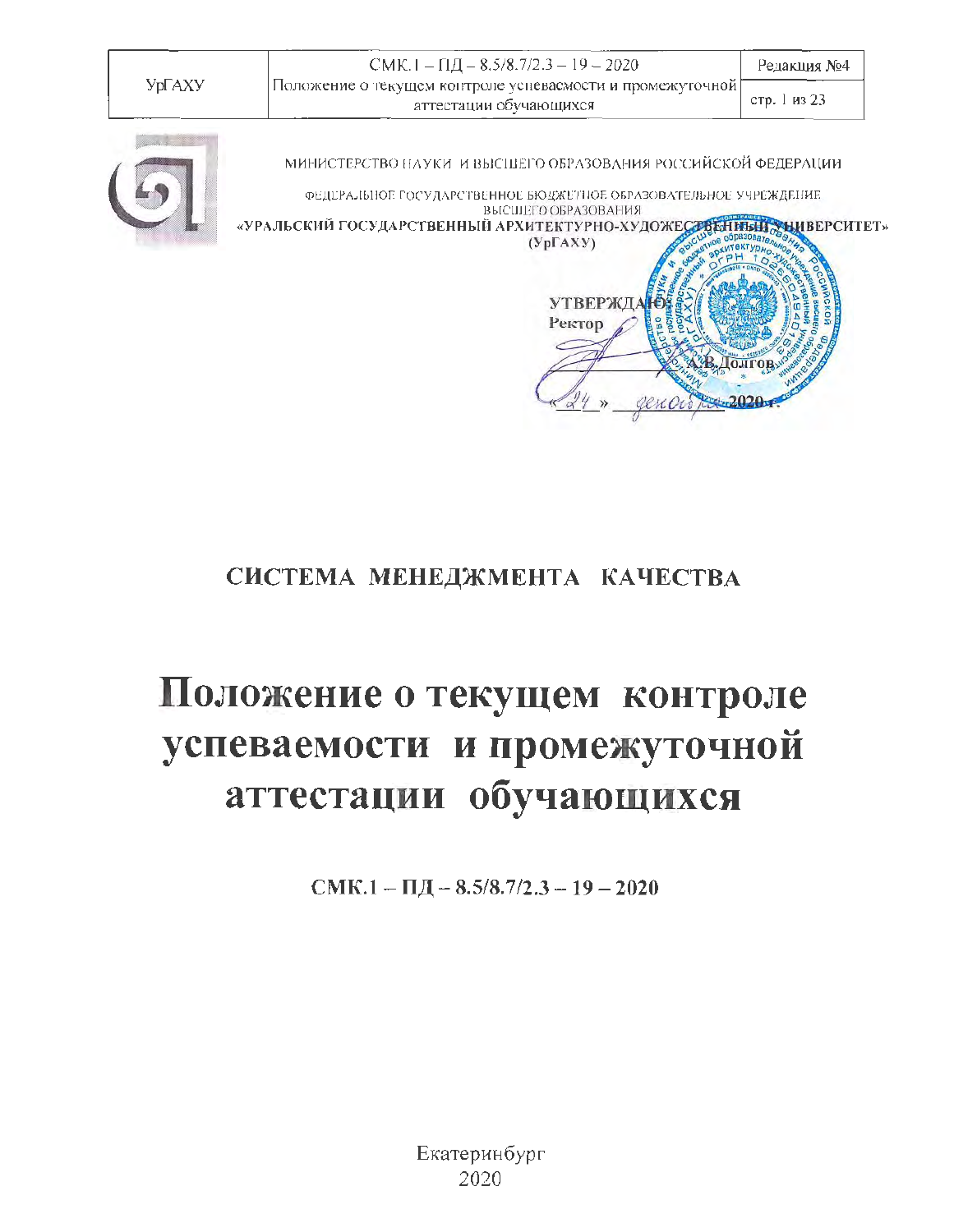Принято на заседании Ученого совета ФГБОУ ВО «Уральский государственный архитектурно-художественный Университет»

24 декабря 2020 г., протокол № 49-01 УС-08

Согласовано:

Проректор по учебной работе

 $\mathcal{A}$  ( $\hat{\ell}_{\alpha}$  rec. Lo B. H. Исаченко

Помощник проректора по учебной работе по вопросам СМК

Т.И. Банникова

Разработчик:

Начальник учебно-методического управления

 $10/$ 

Т.Д. Колобова

Дата введения в действие:

« 24 » декабря 2020 г.

Настоящее Положение разработано в составе документации системы менеджмента качества (СМК) Уральского государственного архитектурнохудожественного университета (УрГАХУ) для обеспечения единства и регламентации требований при организации и проведении текущего контроля и промежуточной аттестации обучающихся по направлениям под(товки и специальностям), реализуемым в УрГАХУ.

Положение о текущем контроле успеваемости и промежуточной аттестации обучающихся является внутренним нормативным документом Университета, не может быть полностью или частично воспроизведено, тиражировано и распространено без разрешения УрГАХУ.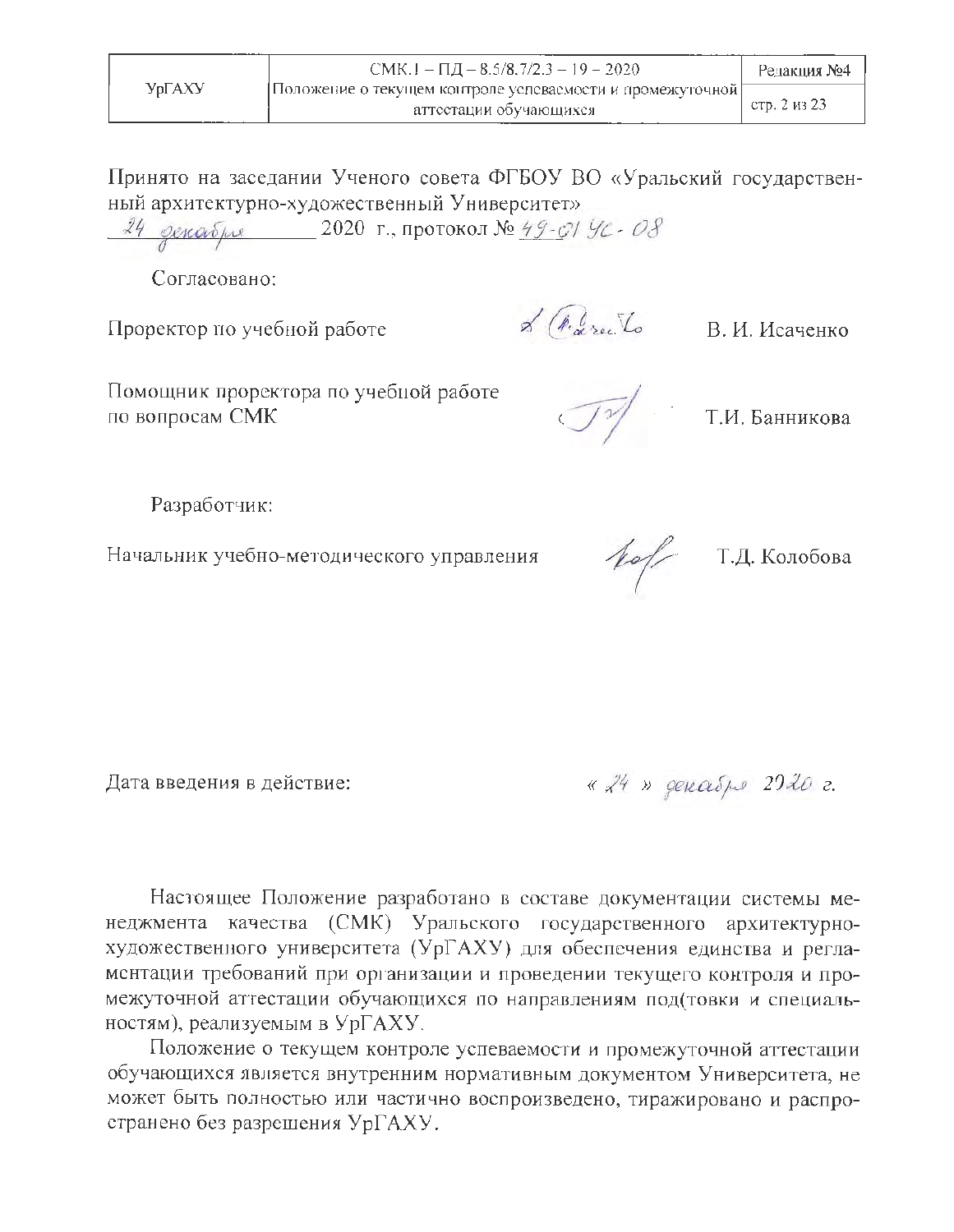# Содержание

| 1                                                                                                                                 |
|-----------------------------------------------------------------------------------------------------------------------------------|
| 2                                                                                                                                 |
| 3                                                                                                                                 |
| 4                                                                                                                                 |
| 5.                                                                                                                                |
| 5.1<br>Текущий контроль                                                                                                           |
|                                                                                                                                   |
| 5.2                                                                                                                               |
| Условия допуска обучающихся к промежуточной аттестации  11<br>5.3                                                                 |
| 5.4                                                                                                                               |
| 5.5                                                                                                                               |
| 6. Особенности организации текущей и промежуточной аттестации для лиц с<br>инвалидностью и ограниченными возможностями здоровья15 |
| 7 Особеиности организации текущей и промежуточной аттестапии с применением                                                        |
|                                                                                                                                   |
| 8                                                                                                                                 |
| 9                                                                                                                                 |
| 10                                                                                                                                |
|                                                                                                                                   |
|                                                                                                                                   |
| Приложение В Форма зачетной и экзаменационной ведомостей22                                                                        |
|                                                                                                                                   |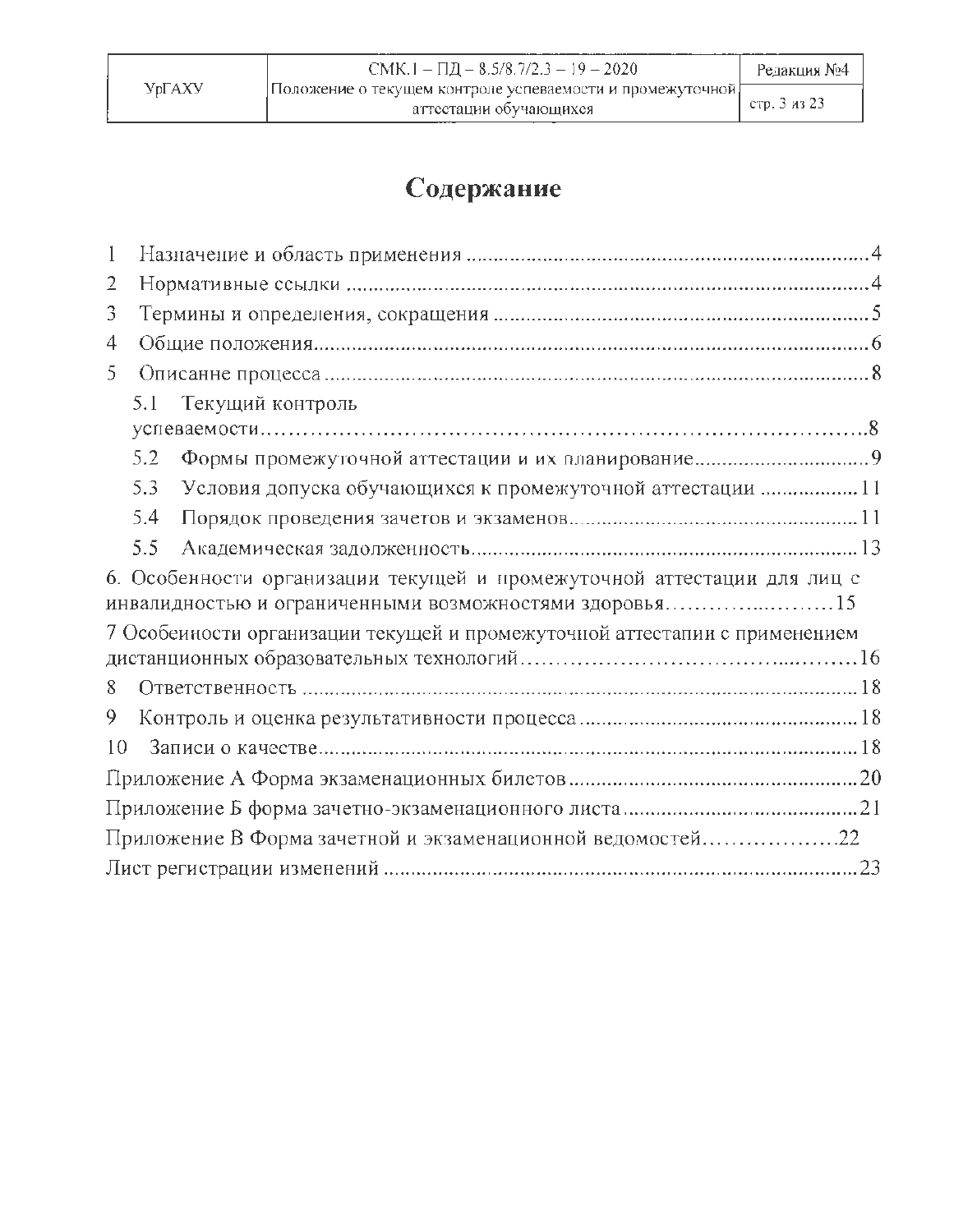# 1 Назначение и область применения

 $1.1$ Настоящее положение определяет порядок организации и проведения текущего контроля успеваемости и промежуточной аттестации обучающихся ФГБОУ ВО «Уральский государственный архитектурно-художественный университет» (далее университет).

 $1.2^{\circ}$ Положение обязательно для применения всеми учебными подразделениями и преподавателями университета, участвующими в реализации основных профессиональных образовательных программ высшего образования (далее ОПОП ВО) по всем формам обучения.

#### Нормативные ссылки  $\overline{2}$

- 2.1 Федеральный закон от 29.12.2012 г. № 273-ФЗ «Об образовании в Российской Федерации»;
- 2.2 Порядок организации и осуществления образовательной деятельности по образовательным программам высшего образования - программам бакалавриата, программам специалитета, программам магистратуры (утвержден приказом Минобрнауки России от 5 апреля 2017 г. N 301);
- 2.3 Порядок организации и осуществления образовательной деятельности по образовательным программам высшего образования - программам подготовки научно-педагогических кадров в аспирантуре (адъюнктуре) (утвержден приказом Минобрнауки России от 19 ноября 2013 г. N 1259);
- 2.4 Федеральные государственные образовательные стандарты высшего образования по направлениям подготовки и специальностям, реализуемым в  $Yp\Gamma AXY.$
- 2.5 Положение о проектировании и разработке фонда оценочных средств для проведения промежуточной аттестации по дисциплинам образовательных программ (СМК-ПД-8.3/2.1-04);
- 2.6 Положение о порядке привлечения студентов к дисциплинарной ответственности, их отчисления и восстановления (СМК-ПД-8.7/2.3-10);
- 2.7 Порядок зачета УрГАХУ результатов освоения обучающимися учебных предметов, курсов, дисциплин (модулей), практики, дополнительных образовательных программ в других организациях, осуществляющих образовательную деятельность (СМК-ПД-8.7/2.3-24);
- 2.8 Порядок применения электронного обучения, дистанционных образовательных технологий при реализации основных профессиональных образовательных программ высшего образования (СМК-ПД-8.5/2.3-27);
- 2.9 Порядок выдачи и заполнения студенческого билета и зачетной книжки (CMK-MH-8.5/2.2-03).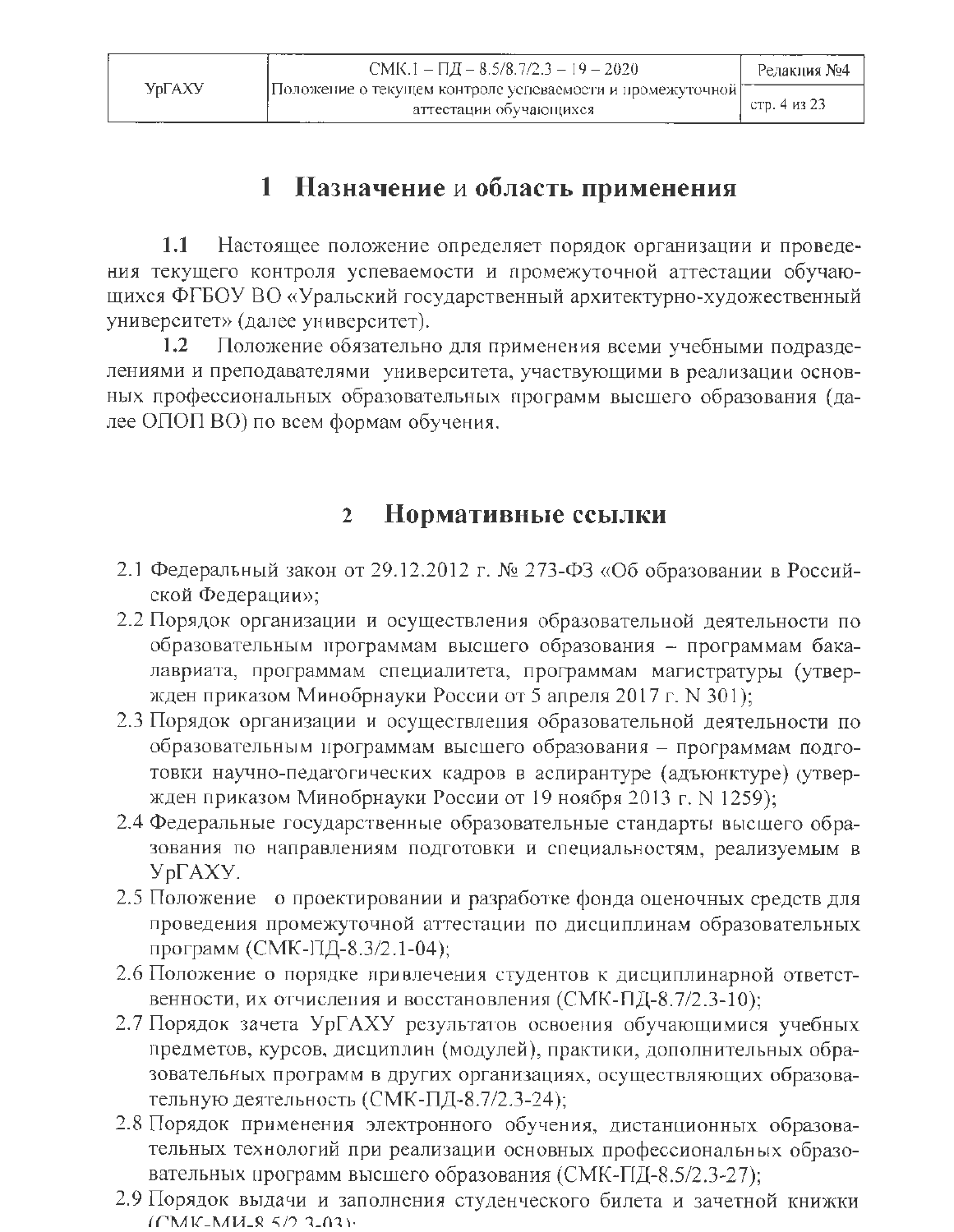2.11 Методическая инструкция «Составление расписаний и распределение аудиторного фонда» (СМК-МИ-8.5/2.3-02).

#### $\mathbf{3}$ Термины и определения, сокращения

- Планируемые результаты обучения по дисциплине (модулю) и нрактике знания, умения, навыки и (или) опыт деятельности, характеризующие этапы формирования компетенций и обеспечивающие достижение планируемых результатов освоения образовательной программы.
- Промежуточная аттестация опенивание промежуточных и окончательных результатов обучения по дисциплинам (в том числе результатов курсового проектирования и выполнения курсовых работ) и прохождения практик. Как правило, промежуточная аттестация проводится по итогам обучения в семестре, включает мероприятия текущего контроля успеваемости и завершается в форме зачета, экзамена, защиты курсовой работы или курсового проекта. Итоговая форма промежуточной аттестации по каждой дисциплине и практике определяется учебным планом. Для проведения промежуточной аттестации и текущего контроля успеваемости используется фонд оценочных средств.
- Текущий контроль успеваемости (текущая аттестация) оценивание хода освоения дисциплин (модулей) и прохождения практик. Текущий контроль успеваемости по дисциплине основан на проверке в течение семестра уровня освоения обучающимися материала курса на основе оценки качества выполнения ими контрольных, практических и лабораторных работ, а также запланированных видов самостоятельной работы.
- Фонд оценочных средств это комплект методических и измерительных материалов, определяющих вид, форму и содержание процедуры оценивання результатов обучения, т.е. установления соответствия учебных достижений запланированным результатам обучения, требованиям образовательных программ, рабочих программ модулей и диспиплин. Фонд оценочных средств может создаваться как:
	- фонд оценочных средств для проведения промежуточной аттестации обучающихся по дисциплине или модулю (общая характеристика фонда оценочных средств приводится в рабочей программе дисциплины, необходимые для его использования методические материалы оформляются отдельно в виде приложения к рабочей программе дисциплины);
	- фонд оценочных средств для проведения промежуточной аттестацни обучающихся по практике;
	- фонд оценочных средств для государственной итоговой аттестации.
- Экзамен форма итогового контроля уровня знаний и умений студентов по дисциплине. Экзамены проводятся во время экзаменационных сессий с вылелением времени лля полготовки к каждому экзямену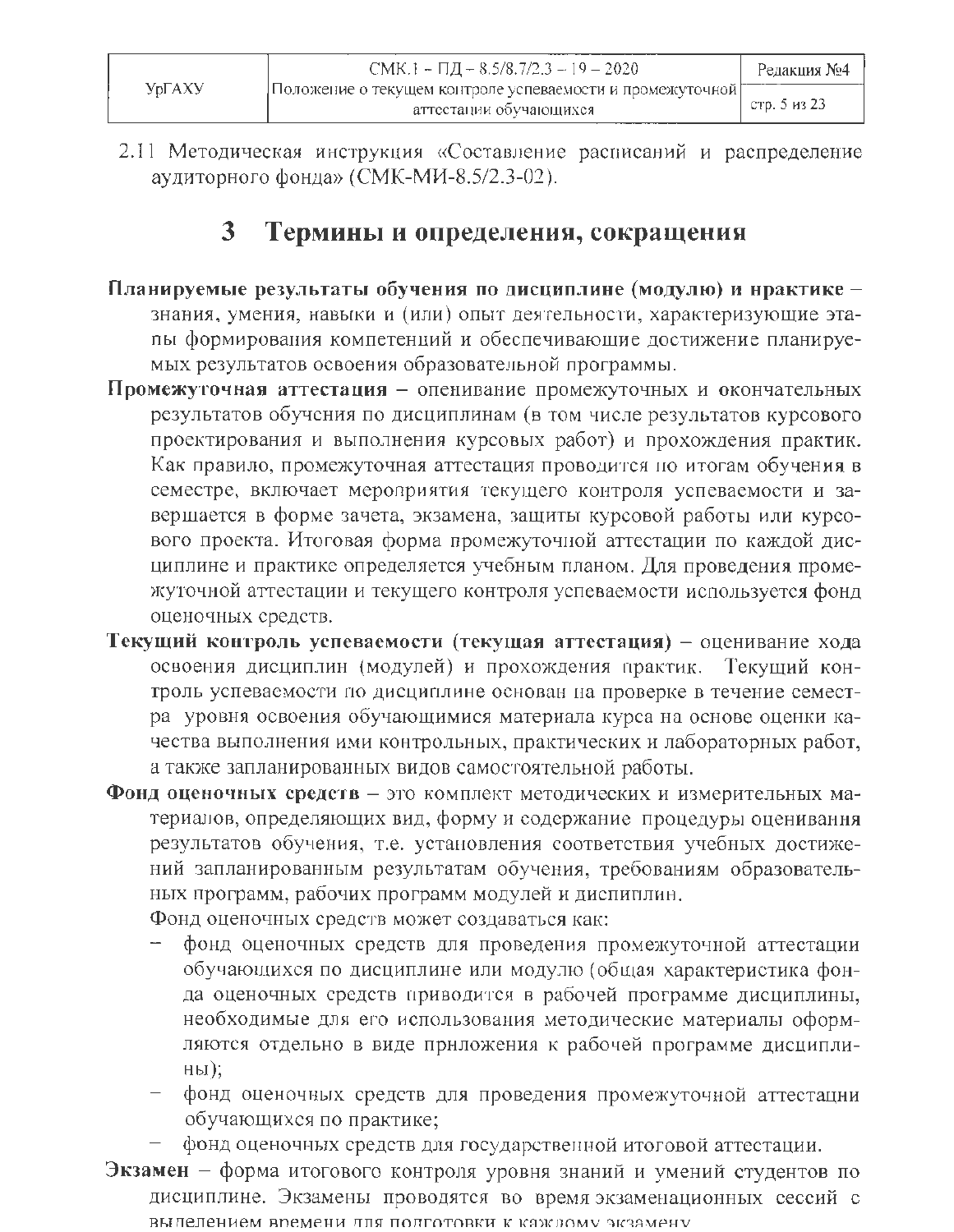Это спланированный согласно календарному учебному графику интервал времени по окончании теоретического обучения в семестре для проведения промежуточной аттестации обучающихся по конкретному набору дисциплин, установленному учебным планом образовательной программы на рассматриваемый семестр.

Зачет - форма итогового контроля уровня знаний и умений студентов по диспиплине (практике). В отличие от экзамена проводится без выделения дополнительного времени на подготовку.

Используемые сокращения:

ФГОС ВО - федеральный государственный образовательный стандарт высшего образования;

ДОТ - дистанционные образовательные технологии;

УМУ - учебно-методическое управление.

#### Общие положения  $\blacktriangleleft$

 $4.1\quad B$ соответствии  $\mathbf C$ Порядком организации И осуществления деятельности по образовательным программам высшего образовательной бакалавриата, программам образования  $\overline{\phantom{a}}$ программам специалитета, магистратуры в ФГБОУ ВО «Уральский государственный программам архитектурно-художественный университет», Порядком организации  $\mathbf{H}$ осуществлении образовательной деятельности по программам подготовки научно-педагогических кадров в аспирантуре **ФГБОУ** BO «Уральский архитектурно-художественный государственный университет» проводится оценка результатов освоения образовательных программ (надо посмотреть порядки!) путем осуществления текущего контроля успеваемости, аттестации обучающихся. Промежуточная промежуточной аттестации аттестация и аттестация обучающихся проводится в форме контактной работы.

4.2 Для оценки промежуточных и окончательных результатов обучения по дисциплинам (модулям) и прохождения практик создаются фонды оценочных средств по дисциплинам и практикам, включающие типовые задания, контрольные работы, тесты и методы контроля, позволяющие оценить знания, умения и уровень приобретенных компетенций. Фонды оценочных разрабатываются преподавателями кафедр  $\, {\bf B}$ соответствии средств требованиями Положения о проектировании и разработке фонда оценочных средств ДЛЯ проведения промежуточной аттестации  $\Pi\mathrm{O}$ дисциплинам Необходимые образовательных программ. методические материалы оформляются в формате приложения к рабочей программе дисциплины.

4.3 Для аттестации обучающихся из числа инвалидов и лиц с возможностями применяются ограниченными здоровья  $(OB3)$ фонды оценочных средств, адаптированные для таких обучающихся и позволяющие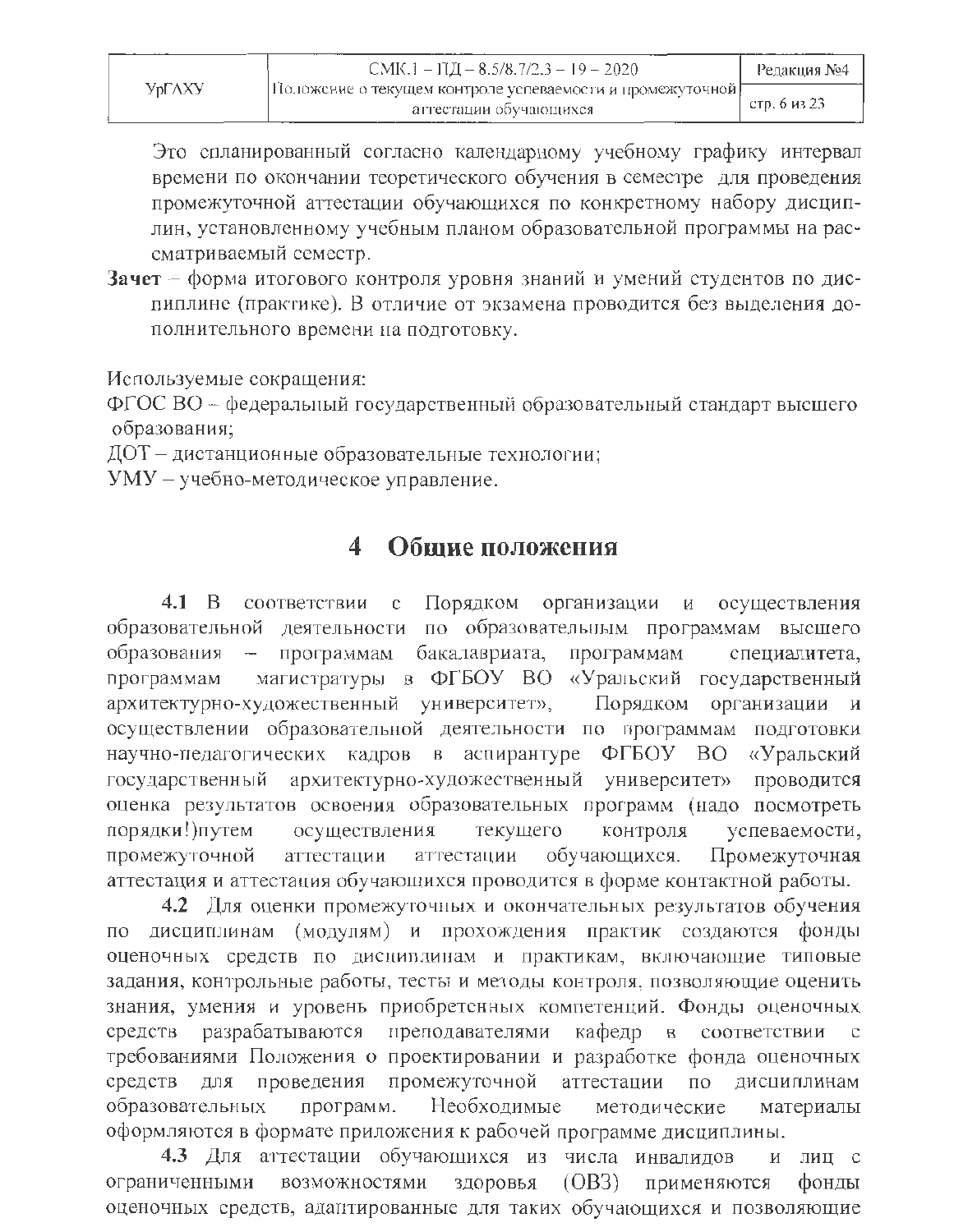|        | $CMK.1 - HH = 8.5/8.7/2.3 - 19 - 2020$                    | Редакция №4  |
|--------|-----------------------------------------------------------|--------------|
| УрГАХУ | Положение о текущем контроле успеваемости и промежуточной |              |
|        | аттестации обучающихся                                    | стр. 7 из 23 |

оценить достижение ими запланированных в образовательной программе результатов обучения.

4.4 Обучающиеся должны быть в полной мере информированы об используемой методике их оценивания, какие экзамены, зачёты и другие формы контроля будут осуществляться, какие критерии оценки будут применяться к их ответам.

4.5 Результаты контроля учебной работы обучающихся следует использовать для корректировки организации и содержания процесса обучения, самостоятельности и инициативы в овладении профессиональными знаниями, умениями и навыками.

проведения промежуточной аттестации обучающихся может 4.6 Для быть использована одна из следующих форм итогового контроля:

- экзамен по дисциплине:
- зачет (с оценкой или без оценки) по дисциплине, практике;
- прием (защиты) курсового проекта или работы.

Промежуточная аттестация в форме зачета по решению кафедры может проводиться либо по итогам текущей успеваемости и выполнения графиков сдачи заданий, лабораторных работ по дисциплине, либо путем организации специального опроса, проводимого в тестовой, устной или письменной форме, прнема отчета о прохождении практики.

4.7 При промежуточной аттестации могут быть зачтены результаты освоения обучающимися учебных предметов, курсов, дисциплин (модулей), практики, дополнительных образовательных программ в других организациях, осуществляющих образовательную деятельность в соответствии с «Порядком зачета УрГАХУ результатов освоения обучающимися учебных предметов, курсов, дисциплин (модулей), практики, дополнительных образовательных программ в других организациях, осуществляющих образовательную деятельность» (п. 2.7).

4.8 Форма проведения текущей и промежуточной аттестации для студентов-инвалидов и лиц с ОВЗ устанавливается с учетом индивидуальных психофизических особенностей (устно, письменно на бумаге, письменно на компьютере, в форме тестирования и т.п.). При необходимости инвалидам и лицам с ОВЗ предоставляется дополнительное время для подготовки ответа на зачете или экзамене.

4.9 В процессе обучения при проведении промежуточной аттестации обучающихся применяется следующая система оценок:

«отлично», «хорошо», «удовлетворительно», «неудовлетворительно»;

«зачтено», «не зачтено».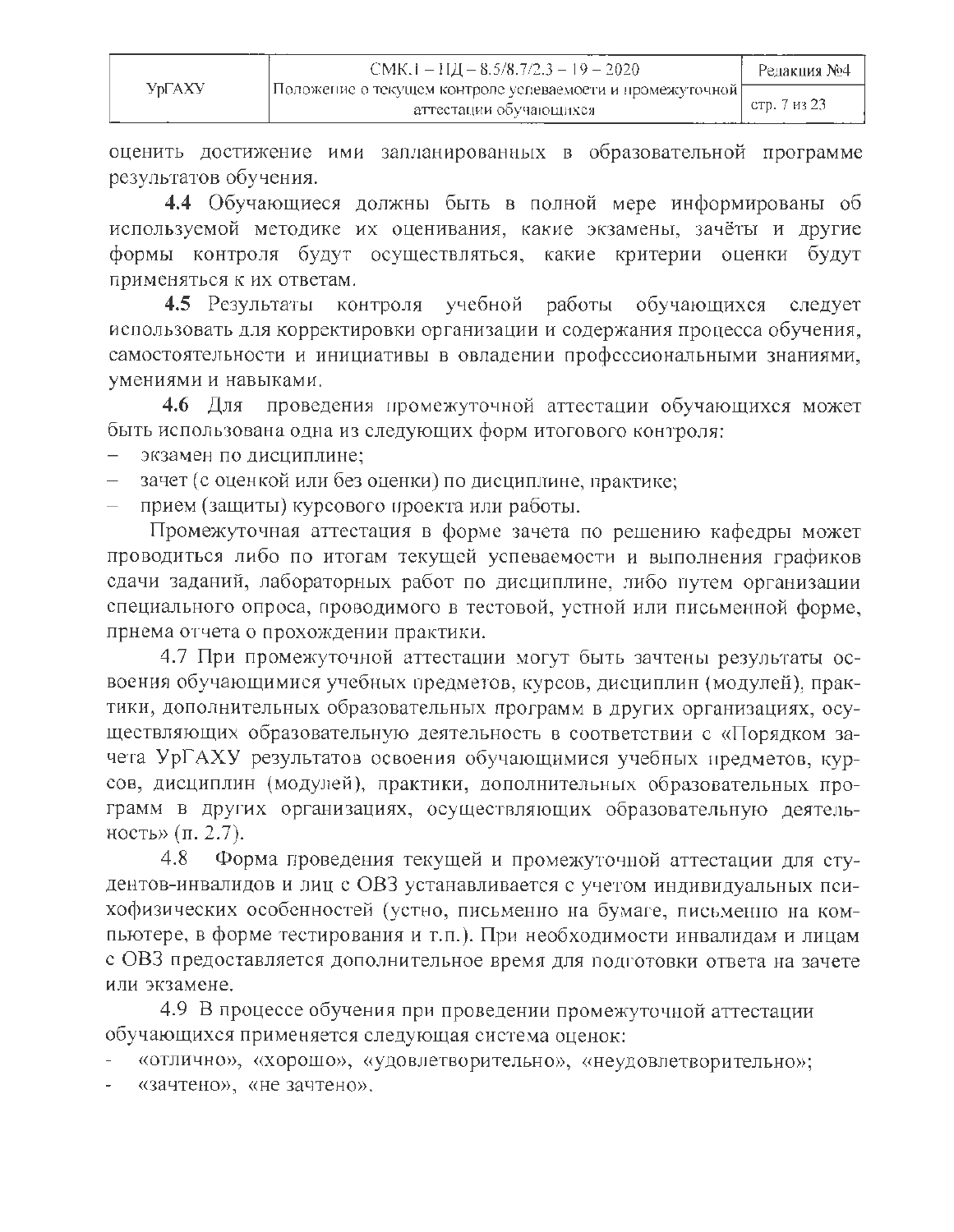#### Описание процесса 5

#### Текущий контроль успеваемости  $5.1$

5.1.1 Текущий контроль успеваемости обеспечивает оценивание хода освоения дисциплин (модулей) и прохождение практик.

5.1.2 Текущий контроль успеваемости - контроль аудиторной и самостоятельной работы обучающихся, является одним из ведущих средств управления учебно-воспитательным процессом.

5.1.3 Текущий контроль реализуется в следующих формах:

- собеседование, индивидуальный или групновой опрос на семинарах или практических занятиях, тесты и контрольные работы;
- проверка выполненных заданий и работ (реферата, лабораторных работ, расчетных и графических работ, клаузур и т.п.);
- проверка и оценка элементов (отдельных частей) курсовых проектов и курсовых работ;
- проверка самостоятельной работы;
- просмотр презентаций, комплексных заданий, анализ деловых ситуаций и  $T.\Pi.$

5.1.4 Все элементы и задания текущего контроля успеваемости должны быть определены в составе фонда оценочных средств для проведения промежуточной аттестации по дисциплине.

5.1.5 Текущий контроль успеваемости обучающихся должен осуществляться преподавателями дисциплин на основе семестрового понедельного плана проведения аудиторных занятий и контрольно-оценочных мероприятий, составленного в соответствии с расписанием занятий и ресурсом времени, выделенным учебным планом на самостоятельную работу студента. Семестровый план должен быть доведен до сведения студентов в течение 1-й недели семестра, в котором изучается дисциплина.

5.1.6 Обязательной составляющей текущего контроля успеваемости является учет преподавателем посещаемости учебных занятий. Учет посещаемости учебных занятий в академических группах осуществляется преподавателями, ведущими занятия, и деканатами факультетов (дирекцией института) на основе контроля групповых журналов посещаемости занятий.

5.1.7 Деканат факультета (дирекция института) на основании данных журнала посещаемости осуществляет систематический мониторинг присутствия обучающихся на аудиторных занятиях и принимает необходимые действия в отношении обучающихся, имеющих большое число пропусков занятий.

5.1.8 Декан факультета (директор института) в случае уважительных причин пропуска занятий направляет обучающегося к заведующему соответствующей кафедрой. Заведующий кафедрой назначает преподавателя для предоставления обучающемуся возможности ликвидации задолженности по дисципmura madanni i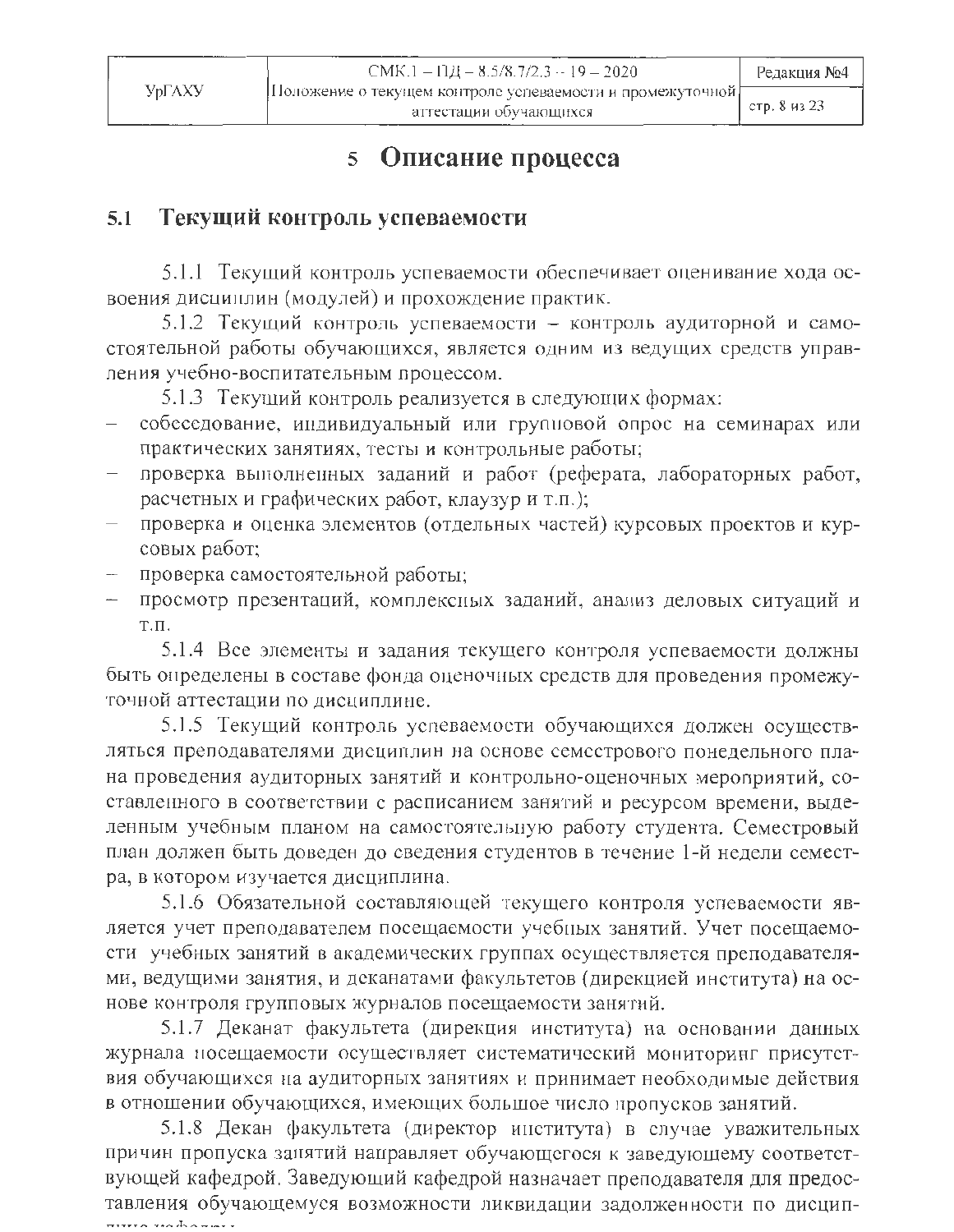|        | CMK.1 – $\Pi$ $\overline{A}$ – 8.5/8.7/2.3 – 19 – 2020    | Редакция №4  |
|--------|-----------------------------------------------------------|--------------|
| УрГАХУ | Положение о текущем контроле успеваемости и промежуточной |              |
|        | аттестации обучающихся                                    | стр. 9 из 23 |

В случае неуважительных причин пропуска занятий декан факультета (директор института) применяет к обучающемуся дисциплинарные взыскания, предусмотренные Положением о порядке привлечения студентов к дисциплинарной ответственности, их отчисления и восстановления (п. 2.6).

5.1.9 По результатам текущего контроля успеваемости обучающихся преподаватели ведут записи в журнале, в котором осуществляется учет посещаемости занятий обучающимися, выполнения ими запланированных работ, их текущей и итоговой аттестации по дисциплине. С целью управления учебным процессом кафедра и лектор (преподаватель, руководитель проекта) на основании данных журналов групп осуществляют анализ успеваемости по учебной дисциплине и проводят необходимые оперативные действия.

5.1.10 По результатам текущего контроля успеваемости в середине семестра проводится аттестация обучающихся (полусеместровая аттестация) с оценками «аттестован» или «не аттестован». Аттестация проводится на основе результатов контрольно-оценочных мероприятий из фонда оценочных средств дисциплины, установленных семестровым планом и выполненных обучающимися.

Результаты полусеместровой аттестации фиксируются в сводной ведомости учебной группы, анализируются на заседаниях кафедр и доводятся до сведения всех обучающихся. На основе анализа результатов аттестации деканатами (дирекцней) и кафедрами проводятся необходимые мероприятия по повышению академической успеваемости обучающихся.

#### $5.2$ Формы промежуточной аттестации и их планирование ЗАЧЕТЫ

5.2.1 Зачеты проводятся согласно утвержденному календарному учебному графику, как правило, в последнюю неделю перед началом сдачи экзаменов, по дисциплинам, для которых формой итогового контроля при промежуточной аттестации за семестр, установленной учебным планом, является зачет. Если формой итогового контроля при промежуточной аттестации за семестр, предусмотренной учебным планом, является еще и курсовой проект или курсовая работа, то по итогам их сдачи (защиты) также выставляется оценка в зачетную ведомость за выполнение курсового проекта (работы).

5.2.2 Форма проведения зачета устанавливается кафедрой. Зачет может проводиться в форме собеседования, письменной работы, тестирования, просмотра и пр.

5.2.3 Зачет может быть:

- простым (завершаться оценкой «зачтено» или «не зачтено») или
- дифференцированным, т.е. с оценкой (завершаться выставлением оценки «отлично», «хорошо», «удовлетворительно», «неудовлетворительно»).

5.2.4 Зачет с оценкой устанавливается:

- для отдельных дисциплин в соответствии с учебным планом;
- для приема курсовых проектов и курсовых работ, предусмотренных учебным планом: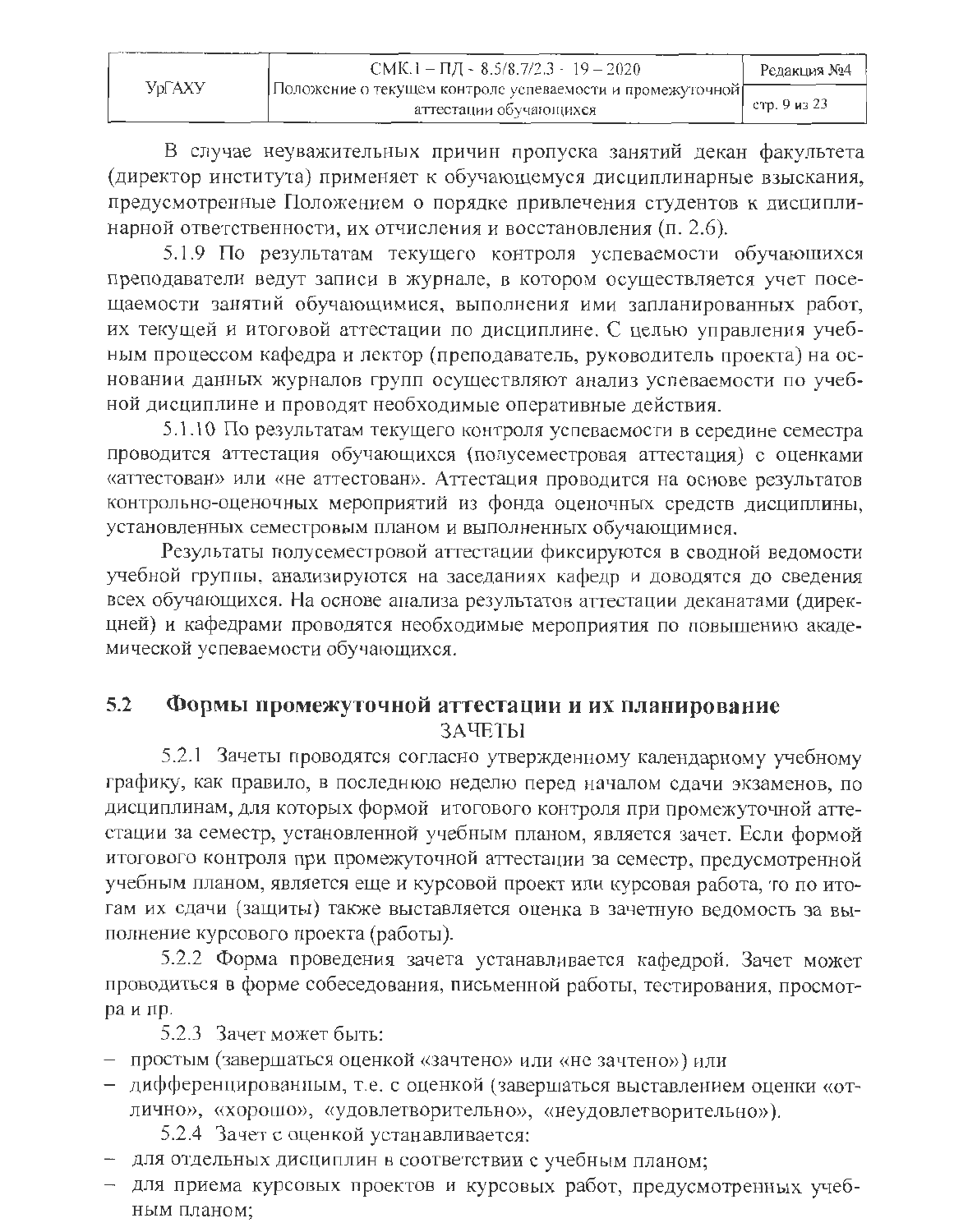| УрГАХУ | CMK.1 - $\Pi$ II - 8.5/8.7/2.3 - 19 - 2020                                           | Редакция №4   |
|--------|--------------------------------------------------------------------------------------|---------------|
|        | Положение о текущем контроле успеваемости и промежуточной <br>аттестации обучающихся | стр. 10 из 23 |

5.2.4 Зачеты проводятся в часы занятий по данной дисциплине или в часы, свободные от занятий. Запрещается проведение зачетов во время проведения занятий по другим дисциплинам.

5.2.5 Допускается проведение зачетов в межсессионный период в тех случаях, когда запланированная продолжительность изучения дисциплины меньше продолжительности семестра. При этом зачеты по согласованию с деканатами (дирекцией института) проводятся сразу после окончания изучения дисциплины в свободное от учебных занятий время (по согласованию с группой обучающихся).

5.2.6 Преподаватель доводит до сведения обучающихся не позднее, чем за неделю, время проведения зачета. Время на подготовку к зачету входит в состав времени на самостоятельную работу студента по дисциплине и заранее планируется преподавателем в составе часов на самостоятельную работу студента, отведенных учебным планом.

### **ЭКЗАМЕНЫ**

5.2.7 Экзамены проводятся в период экзаменационной сессии по установленным учебным планом дисциплинам. При проведении экзаменов используются экзаменационные билеты, которые оформляются по форме, приведенной в Приложении А, и утверждаются заведующим кафедрой, ответственной за преподавание лисциплины.

5.2.8 Расписание экзаменов составляется ведущим специалистом Учебнометодического управления с учетом предложений преподавателей согласно требованиям методической инструкции «Составление расписаний и распределение аудиторного фонда» (п. 2.11).

5.2.9 Расписание составляется таким образом, чтобы на подготовку к экзамену по каждой дисциплине было отведено, как правило, не менее 3-х дней.

5.2.10 Консультации перед экзаменом устанавливаются расписанием экзаменационной сессии за 1-2 дня до даты проведения экзамена.

5.2.11 Перенос экзаменов, включенных в утвержденное расписание, не допускается. В исключительных случаях перенос экзаменов производится на основании служебной записки с визой заведующего кафедрой.

5.2.12 Обучающиеся допускаются к экзаменационной сессии при условии сдачи всех зачетов, выполнения и сдачи установленных расчетных, графических и курсовых проектов и работ, предусмотренных учебным планом в текущем семестре.

5.2.13 Обучающимся, не сдавшим зачеты или экзамены в установленные календарным учебным графиком сроки по болезни или другим уважительным документально подтвержденным причинам, декан факультета (директор института) устанавливает индивидуальные сроки сдачи экзаменов и зачетов.

5.2.14 Обучающиеся, сдающие зачеты или экзамены по индивидуальному графику, должны иметь оформленные зачетно-экзаменационные листы установленной формы (Припожение Б)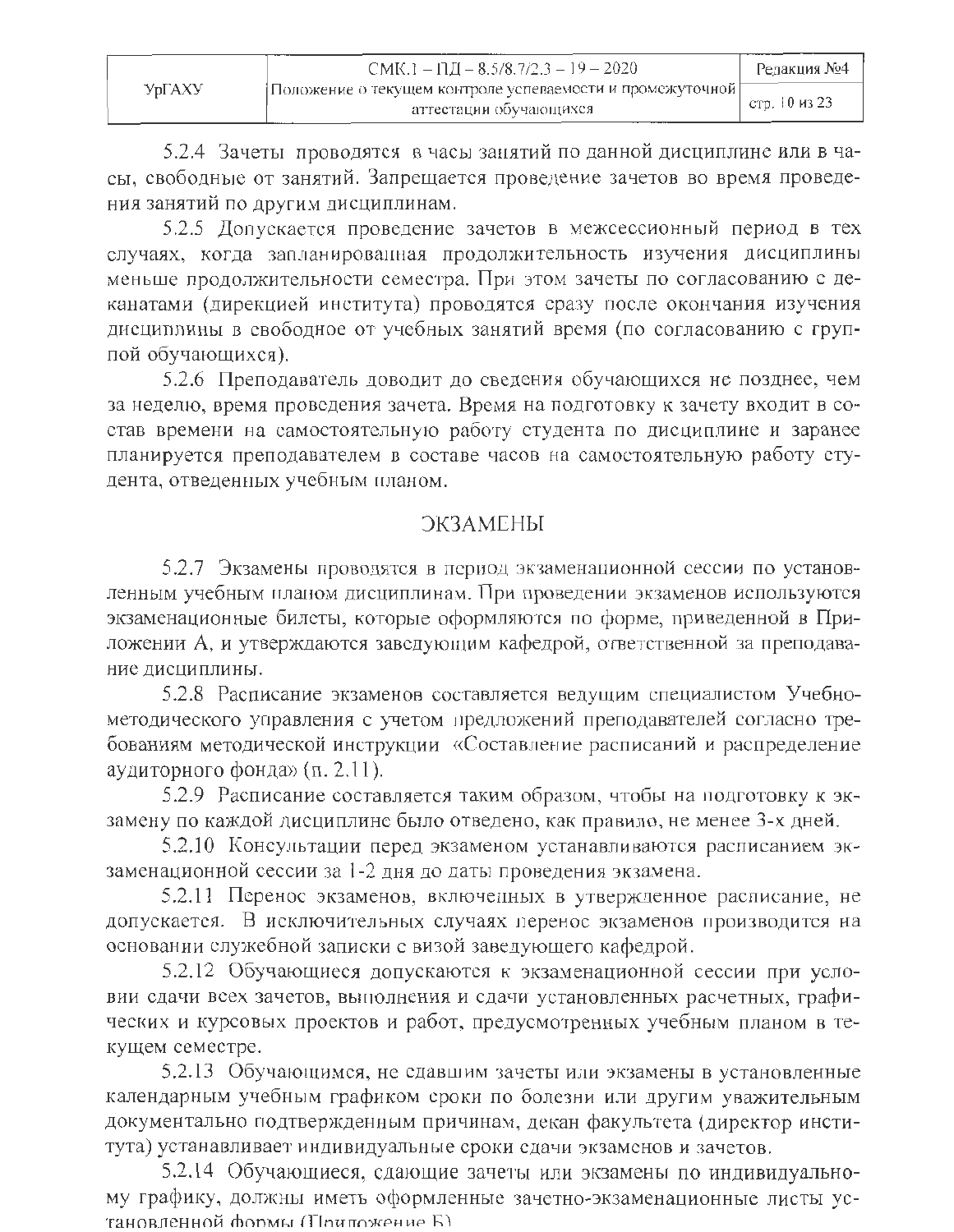|         | $CMK.1 - 11L - 8.5/8.7/2.3 - 19 - 2020$                     | Редакция №4   |
|---------|-------------------------------------------------------------|---------------|
| Vpl`AXV | Положение о текущем контроле усневаемости и промежуточной [ |               |
|         | аттестации обучающихся                                      | етр. 11 из 23 |

тестирования по дисциплине, освобождаются от сдачи зачета или экзамена по этой дисциплине. Оценка определяется результатами Интернет-тестирования. Обучающиеся, несогласные с этой оценкой, сдают экзамен или зачет по дисциплине на общих основаниях.

#### Условия допуска обучающихся к промежуточной аттестации  $5.3$

5.3.1 Обучающиеся допускаются к сдаче зачетов при условии выполнения ими учебного графика и контрольных мероприятий, предусмотренных рабочим планом, программой изучения дисциплины и планом-графиком самостоятельной работы обучающегося. Решение о допуске к зачету принимает преподаватель, ведущий дисциплину.

5.3.2 К экзаменам допускаются обучающиеся:

- не имеющие академических задолженностей за предыдущие семестры и задолженностей по оплате за обучение,
- успешно выполнившие к началу экзаменационной сессии все контрольные мероприятия (аудиторные и внеаудиторные) по дисциплинам, выносимым на сессию.
- защитившие курсовые проекты и работы и сдавшие все зачеты, предусмотренные учебным и рабочим планами в данном семестре.

5.3.3 Декану факультета (директору института) предоставляется право допускать к экзаменационной сессии обучающихся, не сдавших зачеты, предусмотренные учебным планом в данном семестре, при наличии уважительных причин.

#### $5.4$ Порядок проведения зачетов и экзаменов

5.4.1 До начала приема экзамена или зачета преподаватель должен получить ведомость (зачетную, экзаменапионную) установленной формы (Приложение В), в которую внесены наименование дисциплины, общее количество часов по дисциплине в семестре согласно учебному плану, номер учебной группы и список обучающихся (Фамилия И.О.) в алфавитном порядке. Ведомость подписывается деканом факультета (директором института).

5.4.2 Преподаватель не имеет права принимать зачет или экзамен без ведомости, а также у обучающихся, не включенных в ведомость. Разрещается прием зачета или экзамена при наличии у обучающегося зачетно-экзаменационого листа установленной формы (Приложение Б).

5.4.3 Недопуск к экзамену оформляется занисью в экзаменационной ведомости словами «не допущен», которая вносится деканатом факультета (дирекцией института) до начала экзамена.

5.4.4 При явке на экзамен или зачет обучающийся должен иметь при себе зачетную книжку, которую он предъявляет преподавателю, принимающему зачет ИЛИ ЭКЗАМЕН. Результаты промежуточной аттестации по писнипшине проставляют-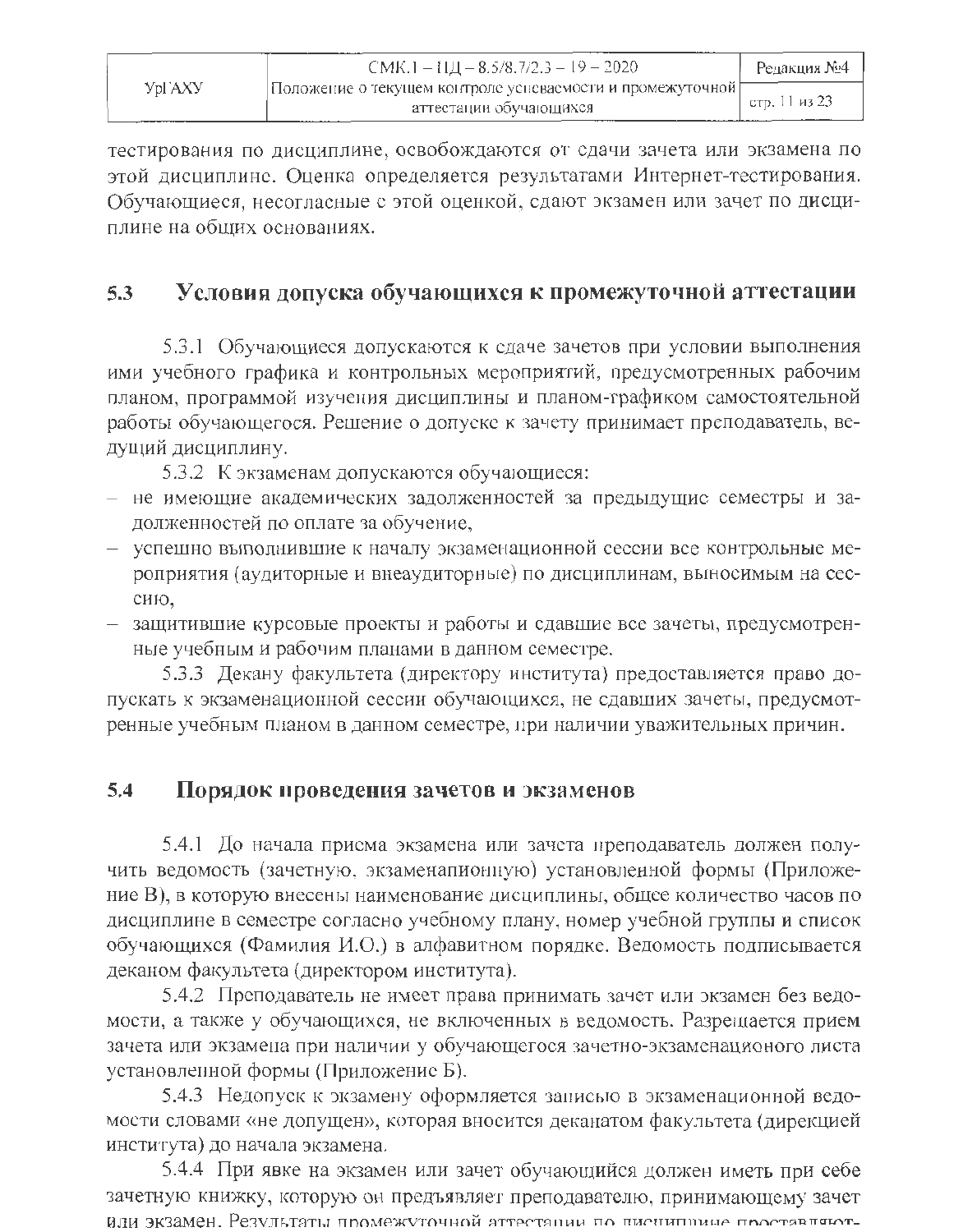|        | CMK.1 – $\Pi \Pi$ - 8.5/8.7/2.3 – 19 – 2020                 | Редакшия №4   |
|--------|-------------------------------------------------------------|---------------|
| УрГАХУ | Положение о текущем контроле успеваемости и промежуточной [ |               |
|        | аттестации обучающихся                                      | стр. 12 из 23 |

ской инструкции «Порядок выдачи и заполнения студенческого билета и зачетной книжки» (п. 2.9).

5.4.5 Зачеты по дисциплинам, проводятся до начала экзаменационной сессии. Зачеты принимаются преподавателями, читающими лекции по данной дисциплине или ведущими практические (лабораторные, семинарские) занятия по ланной лиспиплине.

5.4.6 Экзамены принимаются, как правило, преподавателями, читающими лекции по данной дисциплине в группе или потоке.

5.4.7 Во время проведения экзаменов или зачетов обучающиеся могут пользоваться рабочими программами дисциплин.

5.4.8 Форма проведения зачета или экзамена предлагается преподавателем и утверждается на заседании кафедры. Преподавателем могут быть использованы:

- устная форма обучающийся дает ответы на вопросы экзаменационных билетов, зачетные вопросы, а также дополнительные вопросы преподавателя по материалу дисциплины, оценивая которые преподаватель выставляет общую оценку за экзамен или зачет:
- письменная форма аттестационные задания одновременно выполняют все обучающиеся группы, оформляют свои ответы в письменном виде и сдают на проверку преподавателю, который после проверки объявляет оценки;
- тестовая форма аттестационные задания подготовлены в форме тестов (обычных или для компьютера), оценка выставляется преподавателем по итогам тестирования.

При проведении промежуточной аттестации в форме зачета ее ито-5.4.9 говые результаты могут проставляться на основе текущего контроля успеваемости. Несогласным с оценкой, выставленной на основе текущего контроля успеваемости, предоставляется право сдачи зачета в установленной для дисциплины форме.

5.4.10 При определении времени, предоставляемого обучающимся для подготовки ответа (выполнения аттестационного задания), необходимо придерживаться следующих рекомендаций:

- на устном зачете оно должно составлять не менее 20 минут,
- на письменном или тестовом зачете не более 45 минут (академический час),
- на устном экзамене не менее 45 минут,
- на письменном экзамене не более 2-х акалемических часов.
- на тестовом экзамене не более 1-го академического часа.

По истечении указанного времени обучающийся обязан быть готовым к ответу или закончить ответ (письменная или тестовая форма).

5.4.11 В аудитории, где проводится устный экзамен, могут одновременно находиться не более 6-8 экзаменующихся. При проведении экзамена в письменной или тестовой форме в аудитории находится вся группа обучающихся, сдающая экзамен. Выходить обучающимся из аудитории во время подготовки к ответу или ответа без разрепіения преподавателя запрещается.

5.4.12 При проведении экзамена в любой форме экзаменатор должен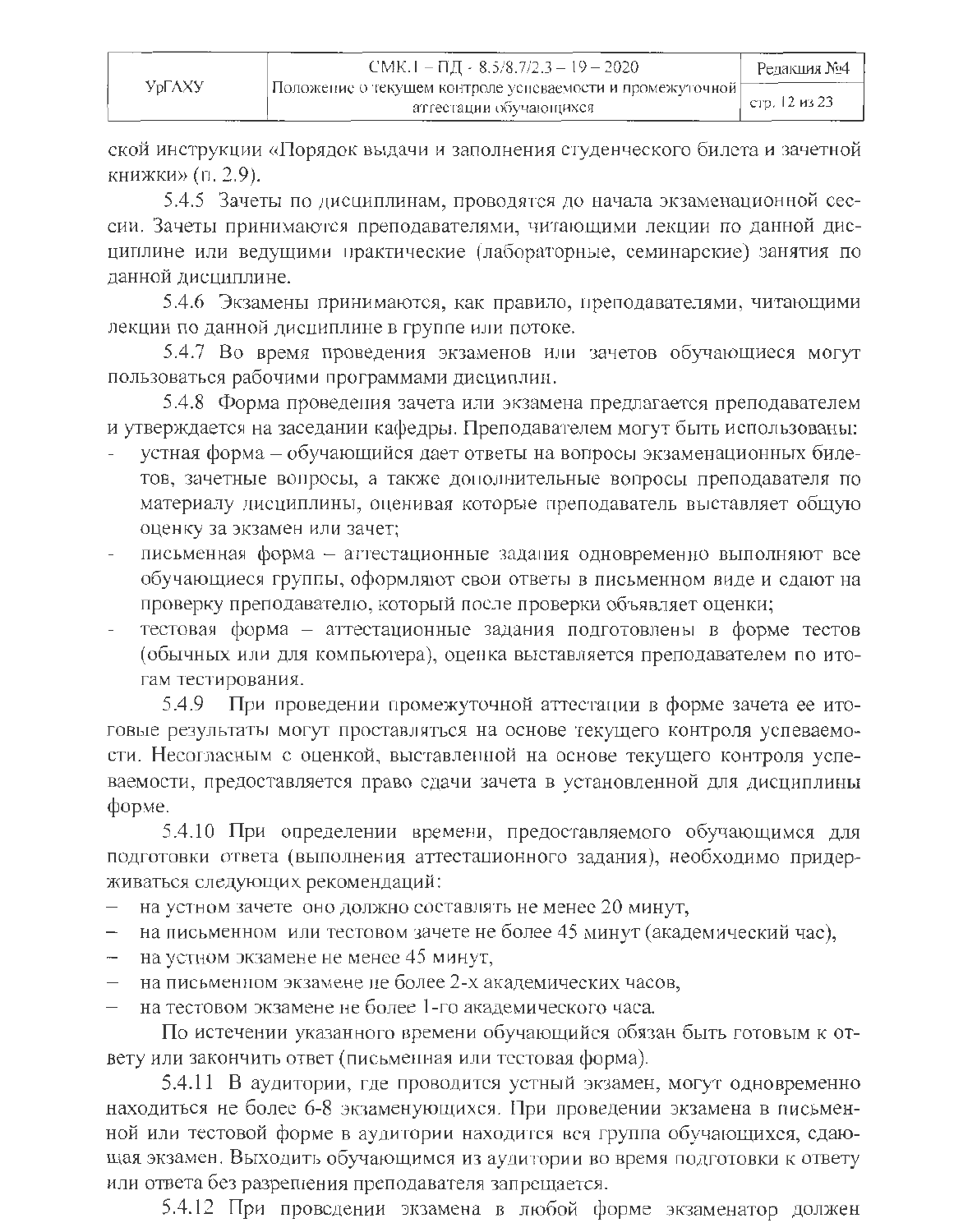- копию утвержденной рабочей программы дисциплины;
- экзаменационные билеты, составленные и утвержденные согласно установленной форме (Приложение А), и составленные в соответствии утвержденной рабочей программой дисциплины;
- утвержденный порядок выставления оценки по дисциплине н критерии оценки.

5.4.13 Оценки, выставляемые экзаменатором по итогам экзамена, не подлежат пересмотру. Пересдача экзамена на повышенную оценку разрешается в исключительных случаях деканом факультста (директором института) после экзаменационной сессии.

5.4.14 По окончании экзамена экзаменатор подводит оценочный итог и подписывает ведомость. В ведомости не должно быть незанолненных строк: напротив каждой фамилии указывается оценка прописью (отлично, хорошо, удовлетворительно или неудовлетворительно) или делается запись «не явился» и ставиться подпись преподавателя.

5.4.15 Экзаменационные ведомости (листы) должны быть сданы лично экзаменатором в день проведения экзамена или, как исключение, не позднее 12 часов следующего дня.

5.4.16 Экзаменационные ведомости хранятся: первый экземпляр в деканате факультета (дирекции института), второй экземпляр на кафедре, за которой закреплена дисциплина, в течение 5 лет.

#### $5.5$ Академическая задолженность

5.5.1 Неудовлетворительные результаты промежуточной аттестации по одной или нескольким дисциплинам (модулям), практике образовательной программы или непрохождение промежуточной аттестации при отсутствии уважительных причин признается академической задолженностью.

5.5.2 Имеющими академическую задолженность считаются обучающиеcя:

- не представившие в установленные преподавателем сроки курсовые проекты или работы, не защитившие их по неуважительным причинам или получившие оценку «неудовлетворительно»;
- не выполнившие программу практики без уважительной причины или получившие оценку «неудовлетворительно»;
- не сдавшие зачеты или экзамены в установленные сроки без наличия уважительных причин, в том числе при неявке на зачет или экзамен, при недопуске к зачету или экзамену, а также получившие оценку «неудовлетворительно».

5.5.3 Университет устанавливает для обучающихся, имеющих академическую задолженность, срок повторной промежуточной аттестации по каждой дисциплине (модулю), практике. Если обучающийся не ликвидировал академическую задолженность при прохождении повторной промежуточной аттестации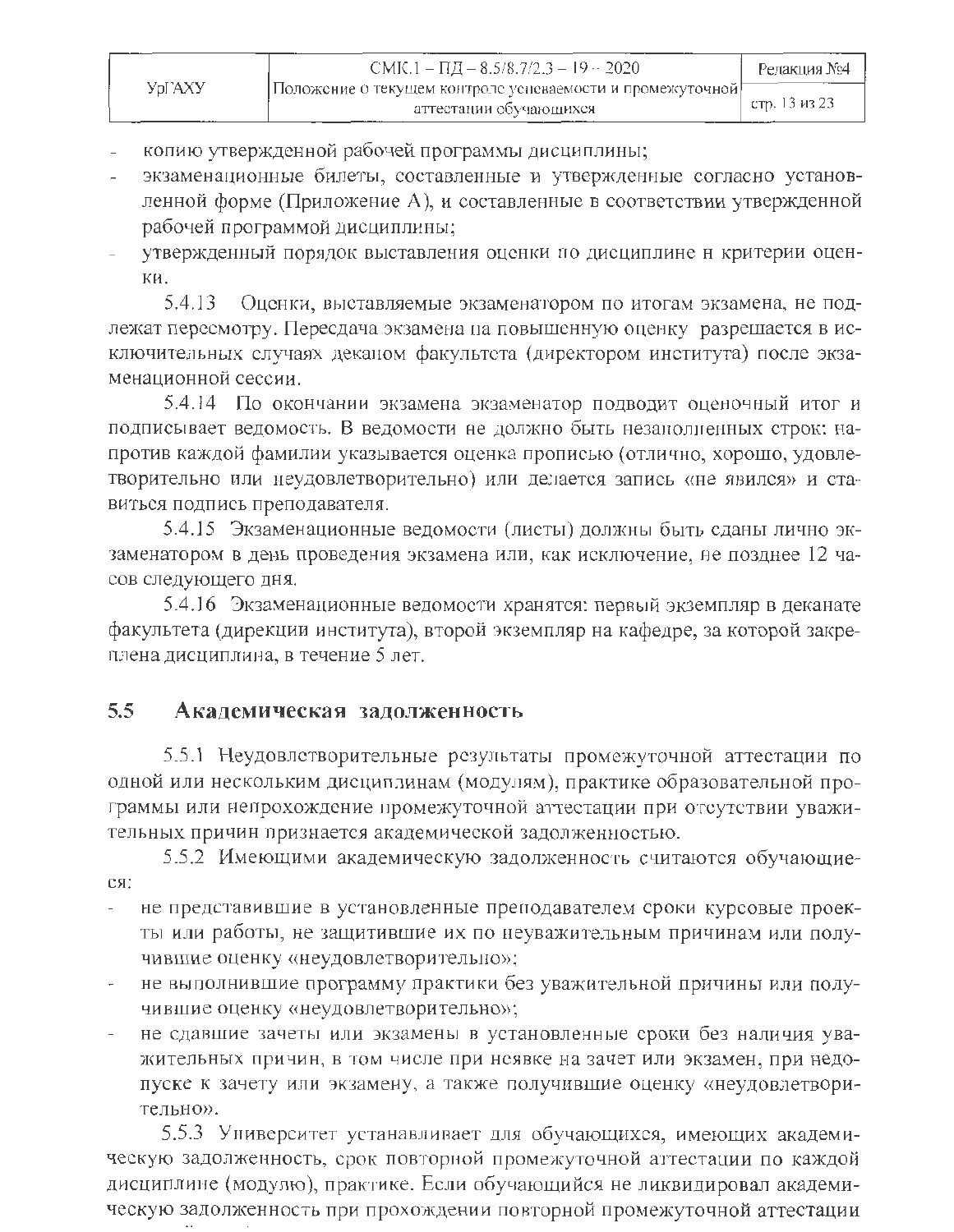|        | CMK.1 – $\Pi \underline{I} = 8.5/8.7/2.3 - 19 - 2020$                               | Редакция №4   |
|--------|-------------------------------------------------------------------------------------|---------------|
| УрГАХУ | Положение о текущем контроле успеваемости и промежуточной<br>аттестации обучающихся | етр. 14 из 23 |

доставляется возможность пройти повторную промежуточную аттестапию (далее - вторая повторная промежуточная аттестация) с проведением указанной аттестации комиссией, созданной распоряжением декаиа факультета (директора института) по представлению кафедры.

Повторная промежуточная аттестация проводится не позднее истечения периода времени, составляющего один год после образования академической задолженности. В указанный период не включается время болезни обучающегося, нахождение его в академическом отпуске или отпуске по беременности и родам.

Повторная промежуточная аттестация может проводиться как в период каникул, так и в период реализации дисциплин. Время проведения повторной промежуточной аттестации не должно совпадать со временем проведения учебных занятий в форме контактной работы.

Повторная промежуточная аттестация не может проводиться в период проведения практики, а также в период проведения промежуточной аттестации, за исключением периода проведения промежуточной аттестации при реализации образовательной программы в заочной форме обучения.

5.5.4 Для обучающихся, имеющих по итогам экзаменационной сессии задолженности по уважительным причинам и не представленных к отчислению, распоряжением декана (директора) по факультете (институту) устанавливаются индивидуальные сроки ликвидации академических задолженностей. Срок ликвидации задолженностей зависит от количества задолженностей и определяется деканом в зависимости от ситуации, явившейся причиной возникновения этих задолженностей.

5.5.5 Не допускается пересдача экзамена с неудовлетворительной оценкой в период экзаменационной сессии. При наличии уважительных причии декан факультета (директор института) может разрешить пересдачу одного экзамена в течение двух последних дней сессии.

5.5.6 Разрешение на пересдачу экзамена или зачета оформляется декана-(дирекцией) посредством выдачи обучающемуся зачетно-**TOM** экзаменационного листа (Приложения Б). В листе указывается срок сдачи экзамена или зачета, согласованный с преподавателем. Допуск обучающегося к пересдаче без зачетно-экзаменационного листа не разрешается. По окончании пересдачи заполненный зачетно-экзаменационный лист сдается преподавателем лично в деканат (дирекцию).

5.5.7 Не ликвидированные в установленные сроки академическне задолженности могут являться основанием для отчисления из университета в соответствии с Положением о порядке привлечения студентов к дисциплинарной ответственности, их отчисления и восстановления (п. 2.6.).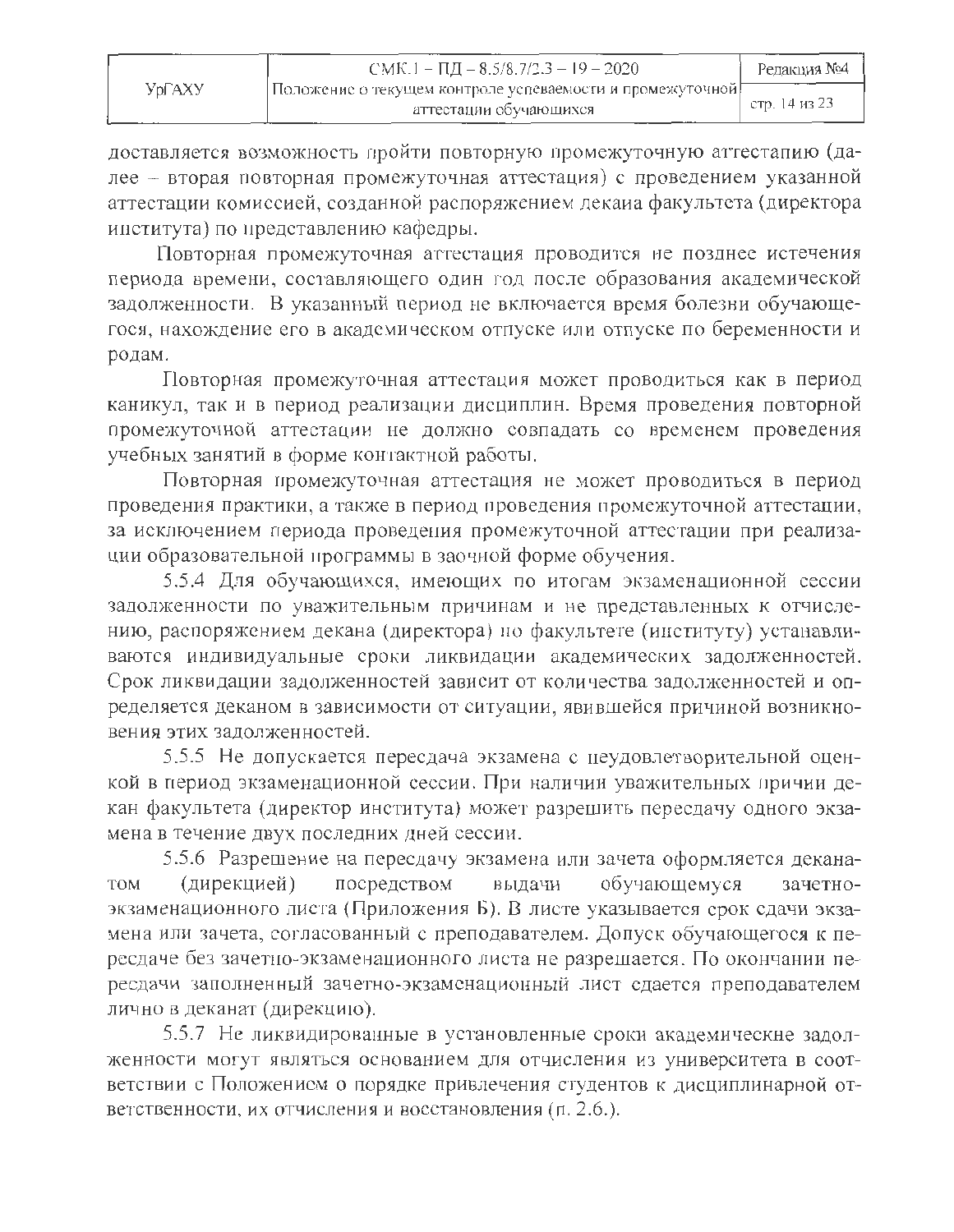# 6 Особенности организации текущей и промежуточной аттестации для лиц с инвалидностью и ограниченными ВОЗМОЖНОСТЯМИ ЗДОРОВЬЯ

- 6.1 Организация текущей и промежуточной аттестации для обучающихся, имеющих ограниченные возможности здоровья (ОВЗ) и (или) инвалидность осуществляется с учетом особенностей их психофизического развития, их индивидуальных возможностей и состояния здоровья (далее индивидуальные особенности).
- 6.2 Форма промежуточной аттестации для лиц с инвалидностью и ОВЗ устанавливается заведующим кафедрой с учетом индивидуальных психофизических особенностей (устно, письменно на бумаге, письменно на компьютере, в форме тестирования и т.п.). В случае необходимости предоставляются услуги сурдонереводчика.
- 6.3 Для осуществления мероприятий промежуточной аттестации для лиц с инвалидностью и ОВЗ заведующий кафедрой формирует фонды оценочных средств, адаптированные для таких обучающихся и позволяющие оценить достижение результатов обучения, такими обучающимися и уровень сформированности всех компетенций, заявленных в образовательной программе.
- 6.4 Информация о форме и порядке проведения текущего контроля успеваемости и промежуточной аттестации и фонды оценочных средств доводятся до сведения для лиц с инвалидностью и ОВЗ в специально адаптированных к ограничениям их здоровья возможностям формах.
- 6.5 Расписание зачетов, экзаменов и консультаций для лиц с инвалидностью и ОВЗ размещается на информационном стенде университета в соответствующей альтернативной версии.
- 6.6 При проведении зачетов и экзаменов обеспечивает соблюдение следующих требований:

- Зачет или экзамен проводится в отдельной аудитории, количество сдающих в одной аудитории не должно превышать 6 человек;

- Продолжительность зачета или экзамена может быть увеличена, но не более чем на 1 академический час:

- Присутствие ассистента (для лиц с инвалидностью по слуху - переводчика жестового языка), оказывающего обучающим необходимую техиическую помощь с учетом их индивидуальных особенностей (занять рабочее место, передвигаться, прочитать и оформить задание, общаться с преподавателем);

- Обучающимся предоставляется в доступной для них форме порядок организации и проведения промежуточной аттестации;

- Обучающимся с учетом их индивидуальных особенностей могут в процессе сдачи зачета или экзамена пользоваться необходимыми им техническими срелствами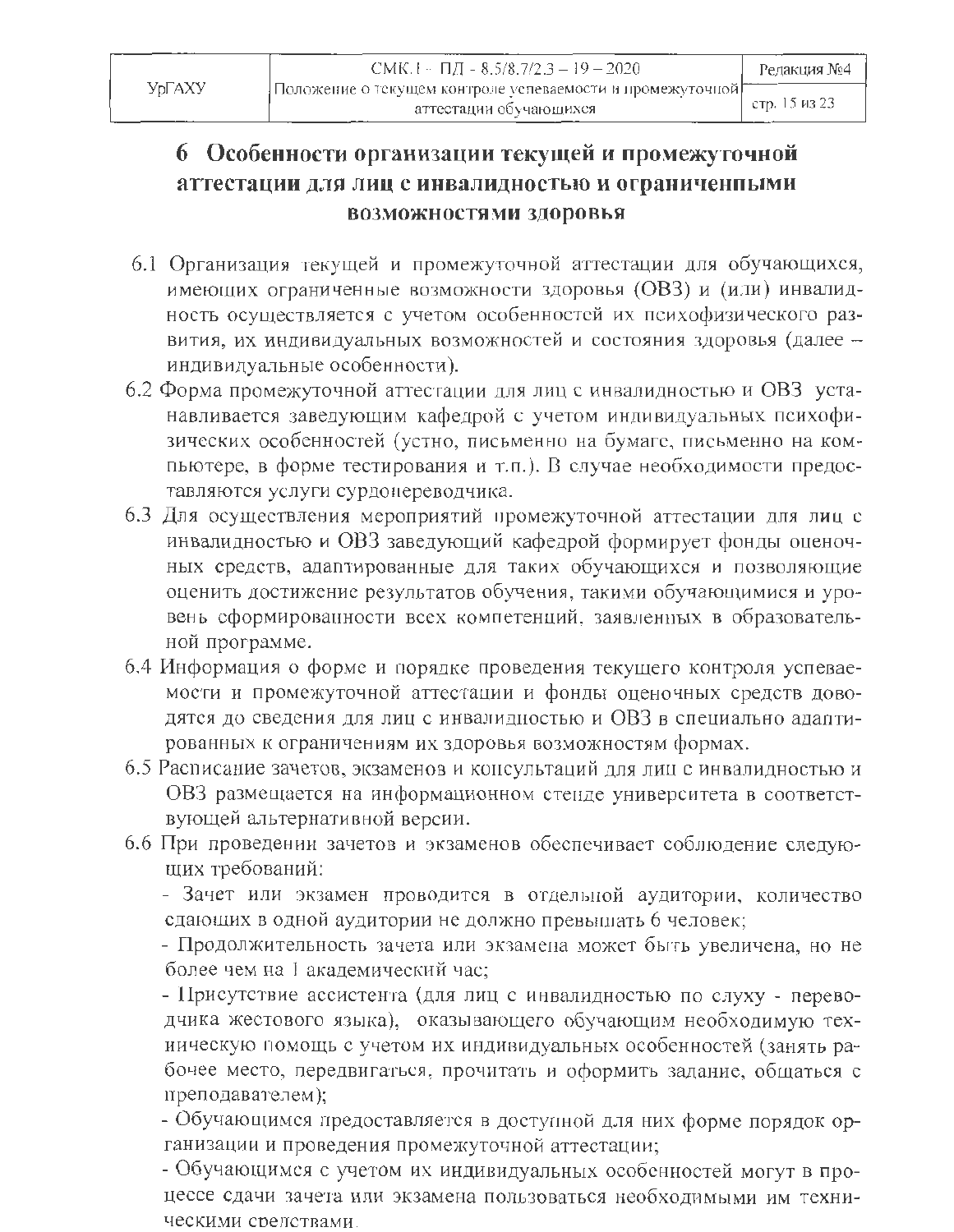- 6.7 Дополнительно при проведении зачета или экзамена обеспечивается соблюдение следующих требований в зависимости от категории обучающихся с ограниченными возможностями здоровья:
- 6.7.1 для слабовидящих:
- Обеспечивается индивидуальное равномерное освещение не ниже 300 лк;
- Обучающимся для выполнения задания при необходимости предоставляется увеличивающее устройство; задания для выполнения, а также порядок организации и проведення промежуточной аттестации оформляются увеличенным шрифтом, возможно также использование собственных увеличивающих устройств;
- Экзаменационные билеты оформляются увеличенным шрифтом.
- 6.7.2 для не слышащих и слабослышащих: обеспечивается наличие звукоусиливающей аппаратуры коллективного пользования; при необходимости обучающимся предоставляется звукоусиливающая аппаратура индивидуального пользования;
- 6.7.3 для лиц с тяжелыми нарушениями речи, глухих, слабослышащих: все зачеты и экзамены по желанию обучающихся могут проводиться в письменной форме;
- 6.7.4 для лиц с нарушениями опорно-двигательного аппарата (тяжелыми нарушениями двигательных функций верхних конечностей или отсутствия верхних конечностей): письменные задания выполняются на компьютере со специализированным программным обеспечением или надиктовываются ассистенту; по желанию обучающихся все зачеты и экзамены могут проводиться в устной форме.
- 6.8 Проведение процедур текущей и промежуточной аттестации для обучающихся лиц с инвалидностью и ОВЗ может проводиться с использованием дистанционных технологий.
- 6.9 Условия, указанные в пунктах 6.3 и 6.6. предоставляются обучающимся на основании заявления о необходимости создания соответствующих специальных условий.

# 7 Особенности организации текущей и промежуточной аттестации с применением дистанционных образовательных технологий

7.1 Промежуточная аттестация может проводиться с применением дистанционных образовательных технологий (далее - ДОТ) на основании решения Ученого совета Университета и/или в соответствии с приказом ректора Ур-ГАХУ.

7.2 Формы проведения промежуточной аттестации:

- устная - предусматривает устный ответ обучающегося на один или систему вопросов с использованием видеоконференцсвязи в режиме реального времени;

 $-$  Тестирование с использование образователь ным протеборы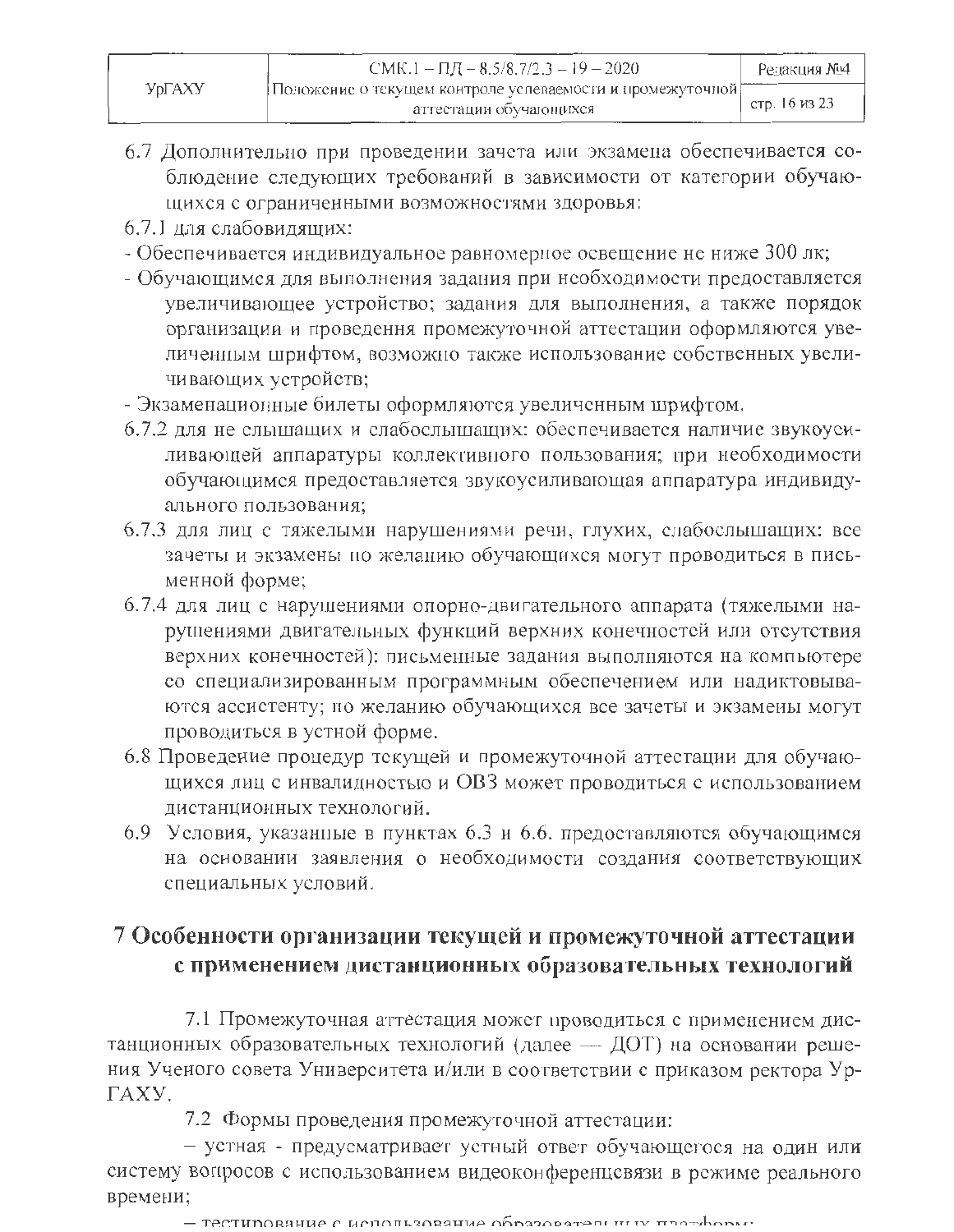|         | CMK.1 – $\Pi$ $\Lambda$ – 8.5/8.7/2.3 – 19 – 2020                                     | Редакция №4   |
|---------|---------------------------------------------------------------------------------------|---------------|
| Yol AXY | Положение о текущем контроле успеваемости и промежуточной [<br>аттестации обучающихся | стр. 17 из 23 |

или систему вопросов (заданий), выполнение тестов, кейсов, решение задач, создание программных продуктов, апализ результатов эксперимента, выполнение рисунков, написание эссе и др, оформленные в установленном кафедрой формате в письменном виде;

защита проекта предусматривает просмотр видео -, слайдпрезентаций, фотографий и иных форм визуальной информации, на которых показаны творческие работы обучающихся, представленные для аттестации по проектным дисциплинам.

7.3 Сроки проведения промежуточной аттестации определяются учебным планом и календарным учебным графиком.

7.4 Экзаменатор в режиме дистанционных образовательных технологий заблаговременно обеспечивает сервис видеоконференцсвязи для взаимодействия с обучающимися, своевременно доводит всю информацию до всех участников промежуточной аттестации и ведущего специалиста учебно-методического управления.

7.5 При подготовке к промежуточной аттестапии проводятся консультации обучающихся для разъяснения процедуры, формата представления ответов на вопросы (задания) оценочных средств и др. При подготовке к аттестации и проведении консультаций могут использоваться социальные сети, мессенджеры, системы видеоконференцсвязи, электронная почта и другие способы удаленного взаимодействия.

7.6 Для прохождения промежуточной аттестации обучающийся должен располагать персональным компьютером (мобильным устройством, планшетом), подключенным к сети Интернет. Наличие и работоспособность технических и программных средств для обеспечения проведения промежуточной аттестации с применением ДОТ у обучающегося обеспечивает сам обучающийся согласно рекомендациям кафедр, проводящих аттестацию.

При отсутствии у обучающегося необходимых технических средств для прохождения промежуточной аттестации Университет должен обеспечить прохождение промежуточной аттестации в помещении для самостоятельной работы (компьютерном классе). Обучающийся не позднее чем за 10 дней до промежуточной аттестации направляет в деканат заявление о прохождении промежуточной аттестации в компьютерном классе факультета/кафедры.

7.7 При проведении промежуточной аттестации в видеорежиме производится идентификация личности обучающегося посредством использования программного обеспечения, позволяющего в режиме реального времени визуально установить соответствие личности обучающегося документам, удостоверяющим личность обучающегося или подтверждение личности преподавателем.

Идентификация личности обучающегося при выполнении письменных работ обеспечивается посредством использования каждым обучающимся индивидуального логина и пароля при входе в личный кабинет, размещенный в ЭИ-ОС Университета.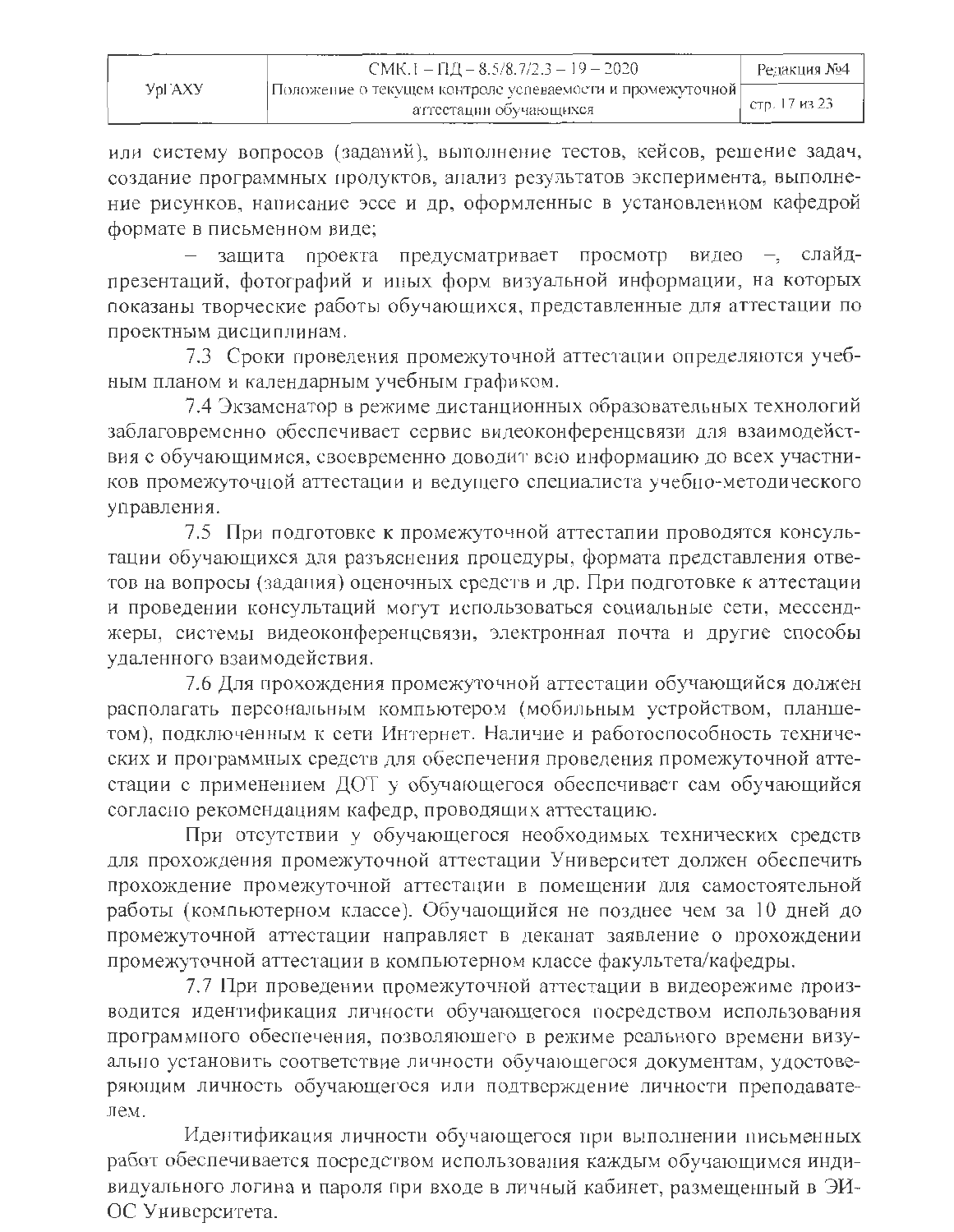# 8 Ответственность

Ответственность за соблюдение и выполнение требований настоящей документированной процедуры несут:

- преподаватель, которому поручено проведение промежуточной аттестации по дисциплине;
- заведующий кафедрой, отвечающей за преподавание дисциплины;
- декан факультста или директор института.

#### 9 Контроль и оценка результативности процесса

- 9.1 Ректор, проректор по учебной работе, декан факультета (директор института), начальник УМУ, помощник проректора по учебной работе по вопросам СМК, заведующий кафедрой, отвечающей за преподавание дисциплины, имеют право проверки процедуры проведения зачетов и экзаменов без предварительного уведомления.
- 9.2 Значительными несоответствиями (нарушениями) со стороны преподавателя считаются при проведении экзамена или зачета:
- проведение экзамена не по расписанию, зачета в часы других дисциплин;
- проведение экзамена (зачета) без экзаменационной (зачетной) ведомости:
- отсутствие утвержденных экзаменационных билетов;
- отсутствие утвержденной рабочей программы дисциплины;
- отсутствие утвержденного порядка и критериев выставления оценки по дисциплине;
- прием экзамена или зачета без зачетных книжек.
- 9.3 Показателями качества процесса промежуточной аттестации, которые нодлежат анализу, являются:
- число «несдач в срок» (т.е. иа момент окончания экзаменационной сессии) зачетов, экзаменов за семестр;
- процент оценок «отлично и хорошо».

Статистическая обработка названных показателей качества прово-9.4 дится в течение первой недели после окончании экзаменационной сессии. Полученные данные обобщаются по дисциплинам, курсам, направлениям и специальностям, анализируются руководством кафедр, факультетов (институтов) и рассматривается на заседаиии Комиссии по совершенствованию качества образовательиой деятельности университета с выработкой соответствующих корректирующих и предупреждающих действий.

# 10 Записи о качестве

Основными формами записей о качестве по процедуре текущего контроля успеваемости и промежуточной аттестации являются:

а) по планированию текущего контроля и промежуточной аттестации: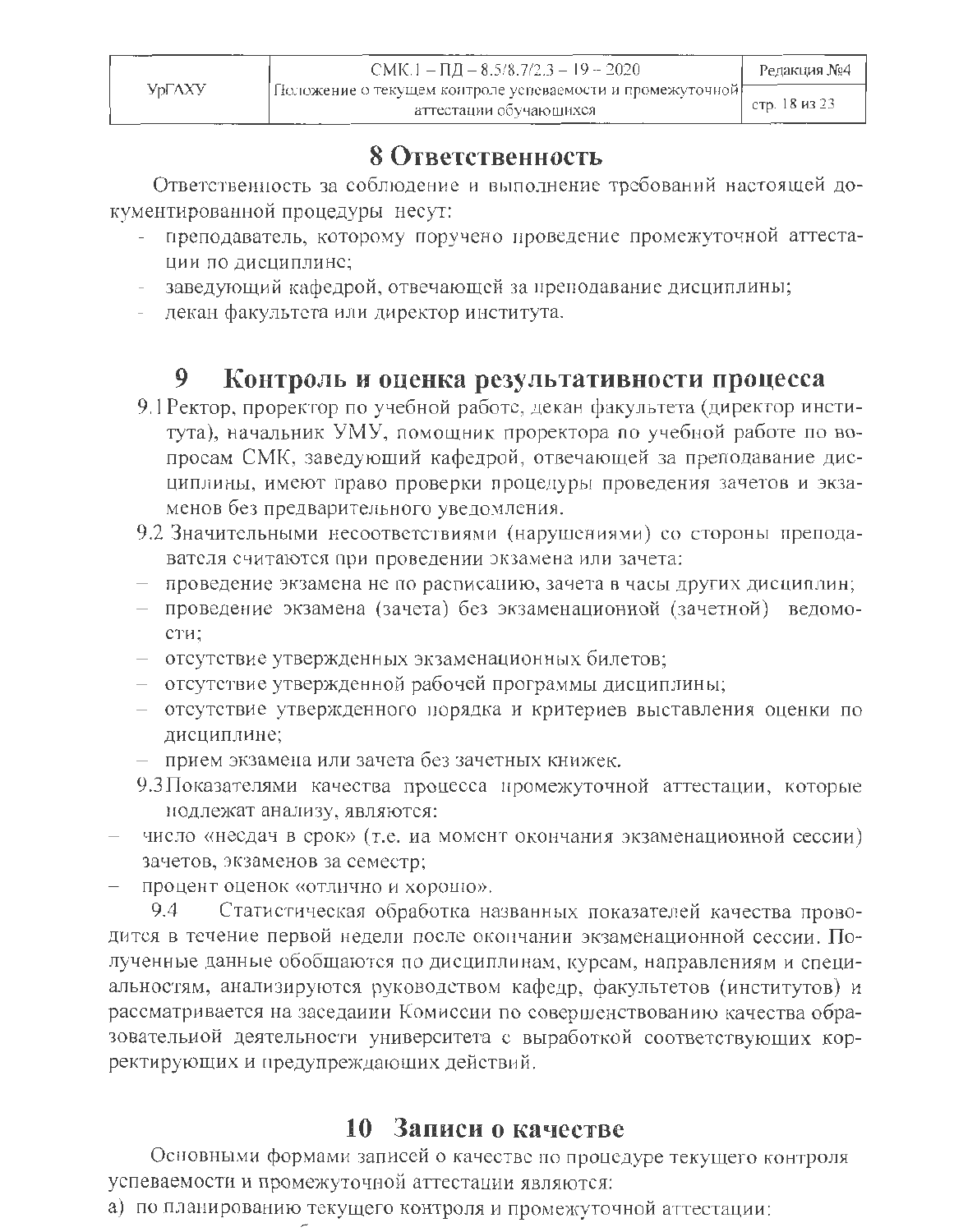|        | $CMK.1 - I1J = 8.5/8.7/2.3 - 19 - 2020$                                             | Редакция №4   |
|--------|-------------------------------------------------------------------------------------|---------------|
| УрГАХУ | Положение о текущем контроле успеваемости и промежуточлой<br>аттестации обучающихся | стр. 19 из 23 |

дисциплине, практике;

- утвержденный порядок и критерии выставления оценки по дисциплине;
- семестровый понедельный план проведения аудиторных занятий и контрольно-оценочных мероприятий;

б) по результатам промежуточной аттестацин в деканате факультета (дирекции института) и на кафедре:

- заполненные экзаменационные и зачетные ведомости;
- в) по мониторингу и оценке эффективности процесса:
- на кафедрах журналы учета преподавателями посещаемости занятий, выполнения обучающимися запланированных работ, их текущей и итоговой аттестации по дисциплине;
- свидетельства статистического анализа результатов учебной деятельности обучающихся и динамикн этих результатов по каждой дисциплине;
- записи по анализу итогов текущего контроля успеваемости и промежуточной аттестации со стороны руководства (на уровне кафедры, факультета или института, университета).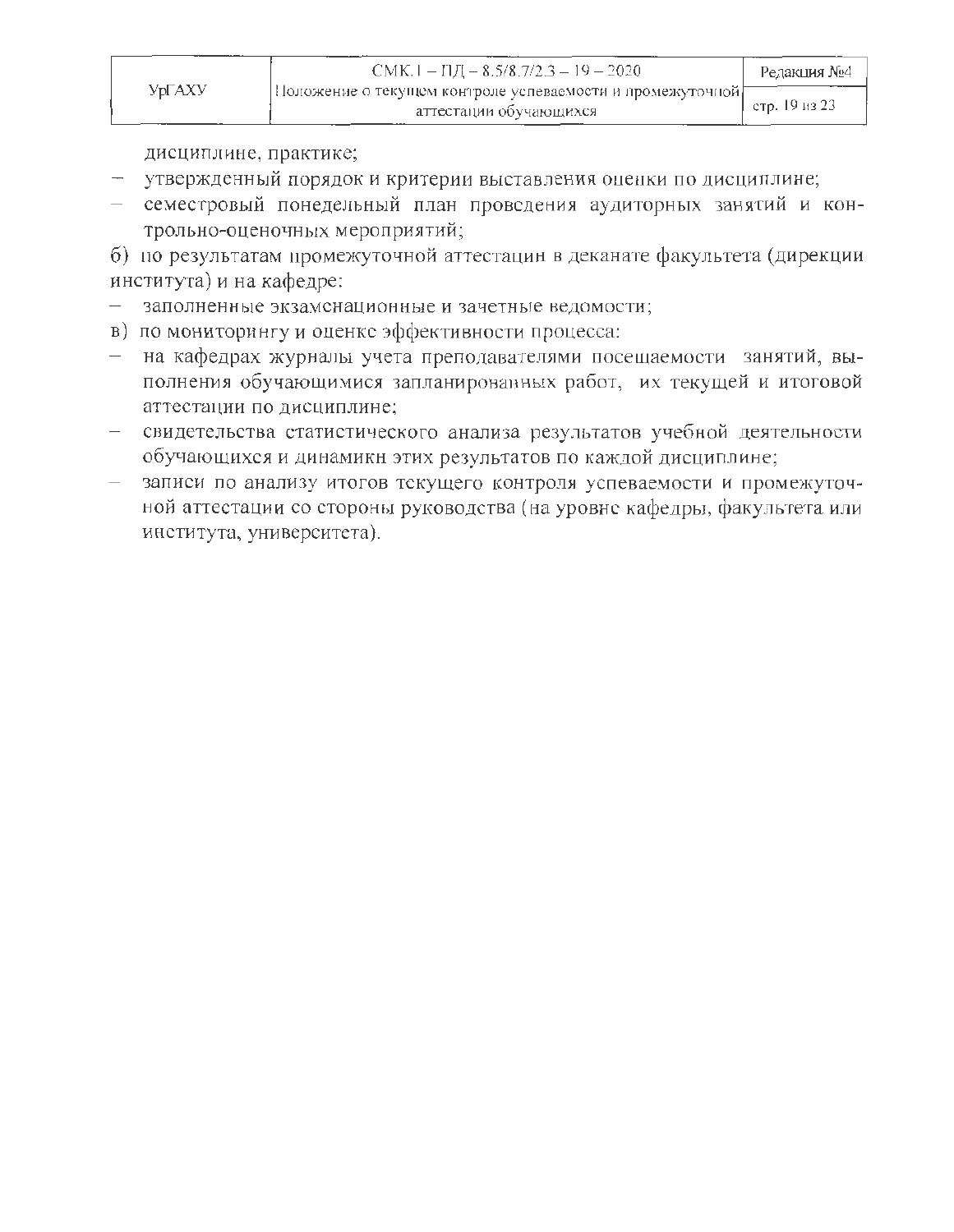стр. 20 из 23

### Приложение А

### Форма экзаменационных билетов

### 1) пример экзаменационного билета для устного экзамена



2) пример экзаменационного билета для экзамена в тестовой форме

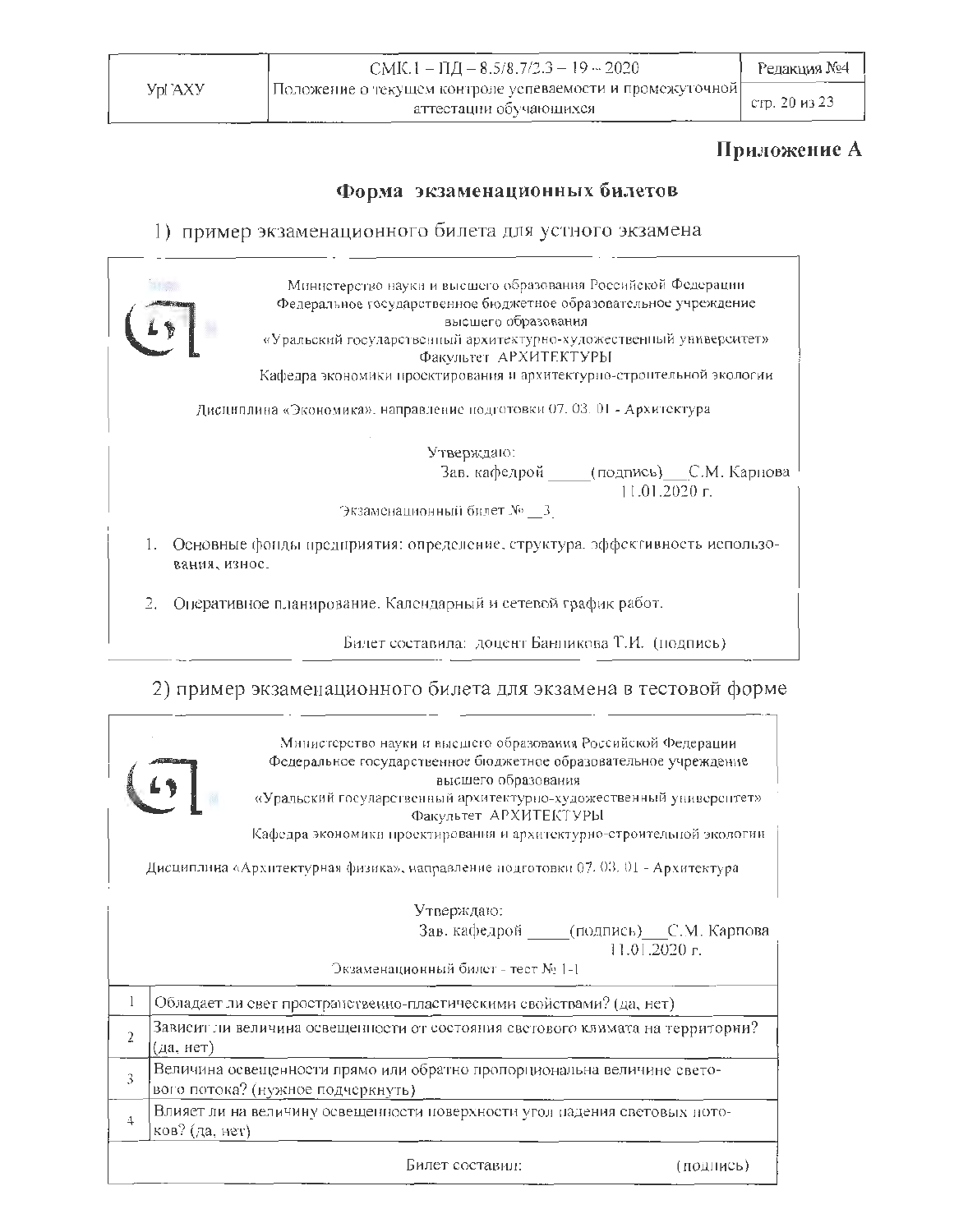|        | CMK.1 - $1JI - 8.5/8.7/2.3 - 19 - 2020$                                             | Редакция №4   |
|--------|-------------------------------------------------------------------------------------|---------------|
| УрГАХУ | Положение о текущем контроле успеваемости и промежуточной<br>аттестации обучающихся | стр. 21 из 23 |

# Приложение Б

# Форма зачетно-экзаменационного листа

|                                 | ФГБОУ ВО                                                                                                                                                                                                                                                                                                                                                                                               |
|---------------------------------|--------------------------------------------------------------------------------------------------------------------------------------------------------------------------------------------------------------------------------------------------------------------------------------------------------------------------------------------------------------------------------------------------------|
|                                 | «Уральский государственный архитектурно-художественный университет»                                                                                                                                                                                                                                                                                                                                    |
| в деканат лично<br>телеи<br>ã   | Экзаменационный (зачетный) лист №                                                                                                                                                                                                                                                                                                                                                                      |
| препода                         |                                                                                                                                                                                                                                                                                                                                                                                                        |
|                                 |                                                                                                                                                                                                                                                                                                                                                                                                        |
|                                 |                                                                                                                                                                                                                                                                                                                                                                                                        |
|                                 | 4. Который раз сдается экзамен (зачет) по дисциплине по по-                                                                                                                                                                                                                                                                                                                                            |
|                                 |                                                                                                                                                                                                                                                                                                                                                                                                        |
|                                 |                                                                                                                                                                                                                                                                                                                                                                                                        |
|                                 |                                                                                                                                                                                                                                                                                                                                                                                                        |
|                                 | 7. Дата сдачи<br>the control of the control of the control of the control of the control of the control of                                                                                                                                                                                                                                                                                             |
| Представляется<br>экзаменатором | Преподаватель $\frac{1}{\sqrt{1-\frac{1}{2}}\sqrt{1-\frac{1}{2}}\sqrt{1-\frac{1}{2}}\sqrt{1-\frac{1}{2}}\sqrt{1-\frac{1}{2}}\sqrt{1-\frac{1}{2}}\sqrt{1-\frac{1}{2}}\sqrt{1-\frac{1}{2}}\sqrt{1-\frac{1}{2}}\sqrt{1-\frac{1}{2}}\sqrt{1-\frac{1}{2}}\sqrt{1-\frac{1}{2}}\sqrt{1-\frac{1}{2}}\sqrt{1-\frac{1}{2}}\sqrt{1-\frac{1}{2}}\sqrt{1-\frac{1}{2}}\sqrt{1-\frac{1}{2}}\sqrt{1-\frac{1}{2}}\sqrt$ |
|                                 | Декан факультета                                                                                                                                                                                                                                                                                                                                                                                       |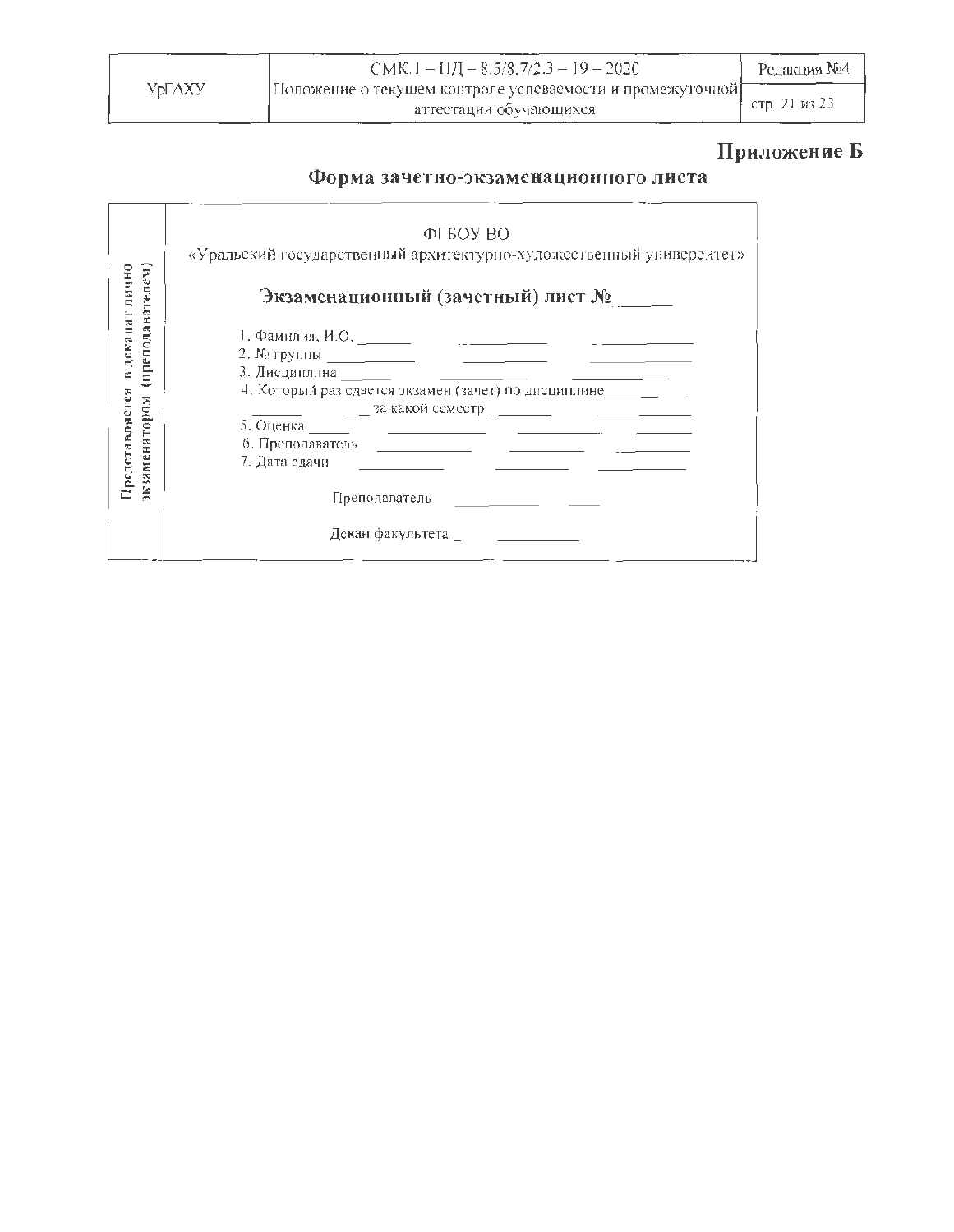|         | CMK.1 - $\Pi \underline{H} - 8.5/8$ , 7/2.3 - 19 - 2020                             | Редакция №4   |
|---------|-------------------------------------------------------------------------------------|---------------|
| YDI AXV | Положение о текущем контроле успеваемости и промежуточной<br>аттестации обучающихся | crp. 22 µ3 23 |

### Приложение В

### Форма экзаменационной ведомости

### УРАЛЬСКИЙ ГОСУДАРСТВЕННЫЙ АРХИТЕКТУРНО-ХУДОЖЕСТВЕННЫЙ УНИВЕРСИТЕТ Институт изобразительных искусств

Экзаменационная ВЕДОМОСТЬ №

| Направление подготовки |                              | 54.05.01 Монументально-<br>декоративное искусство<br>(Специалитет) | Художник монументально-декоративного искусства<br>(живопись) |  |              |                              |  |
|------------------------|------------------------------|--------------------------------------------------------------------|--------------------------------------------------------------|--|--------------|------------------------------|--|
|                        | 2020-2021                    | Курс 4, Восьмой семестр                                            | Группа 470 ИИИ                                               |  | Кафедра СоцН |                              |  |
|                        | Дисциплина                   |                                                                    | Философия                                                    |  |              | Кол-во часов 144/4<br>зач.ед |  |
|                        | Экзаменатор                  |                                                                    |                                                              |  |              |                              |  |
|                        | Вид аттестации               | Экзамен                                                            |                                                              |  | Дата сдачи   |                              |  |
| No                     | $\Phi$ <sub>M</sub> $\Omega$ |                                                                    | № зачетной<br>книжки                                         |  | Оценка       | Подпись                      |  |
|                        | Зарицкая Светлана Павловна   |                                                                    | 1400035                                                      |  |              |                              |  |
| $\overline{2}$         | Бухаринова Юлия Сергеевна    |                                                                    | 1400289                                                      |  |              |                              |  |
| $\overline{3}$         | Копылова Мария Владимировна  | 1400330                                                            |                                                              |  |              |                              |  |

| Итого: | <b>Отлично</b> | Хорошо | Удовлетв. | Неудовл. | Не явились | Подпись<br>препод. |
|--------|----------------|--------|-----------|----------|------------|--------------------|
|        |                |        |           |          |            |                    |

Директор Института изобразительных искусств

### О.В. Загребин

### Форма зачетной ведомости

# УРАЛЬСКИЙ ГОСУДАРСТВЕННЫЙ АРХИТЕКТУРНО-ХУДОЖЕСТВЕННЫЙ УНИВЕРСИТЕТ Институт изобразительных искусств<br>Зачетная ВЕДОМОСТЬ №

| Направление подготовки |                                 | 54.05.01 Монументально-<br>декоративное искусство<br>(Специалитет) |                                                          |        | Художник монументально-декоративного искусства<br>(живопись) |                             |  |
|------------------------|---------------------------------|--------------------------------------------------------------------|----------------------------------------------------------|--------|--------------------------------------------------------------|-----------------------------|--|
| 2020-2021              |                                 | Курс 1. Второй семестр                                             | Группа 101 ИИИ                                           |        | Кафедра ФиС                                                  |                             |  |
| Дисциплина             |                                 |                                                                    | Элективные дисциплины по физической культуре<br>и спорту |        |                                                              | Кол-во часов 36/0<br>зач.ед |  |
| Экзаменатор            |                                 |                                                                    |                                                          |        |                                                              |                             |  |
|                        | Вид аттестации                  | Зачет                                                              |                                                          |        |                                                              | Дата сдачи                  |  |
| No                     | $\Phi$ <sub>M</sub> O           |                                                                    | № зачетной<br><b>КНИЖКИ</b>                              | Оценка |                                                              | Подпись                     |  |
|                        | Потолова Анастасия Владимировка |                                                                    | 1700140                                                  |        |                                                              |                             |  |
| 2                      | Шестакова Дарья Алексеевна      |                                                                    | 1700170                                                  |        |                                                              |                             |  |
| 3                      | Ячменева Виктория Александровна |                                                                    | 1700377                                                  |        |                                                              |                             |  |

| HTOro: | Зачтено | Не зачтено | Не явились | Подпись<br>препод. |
|--------|---------|------------|------------|--------------------|
|        |         |            |            |                    |